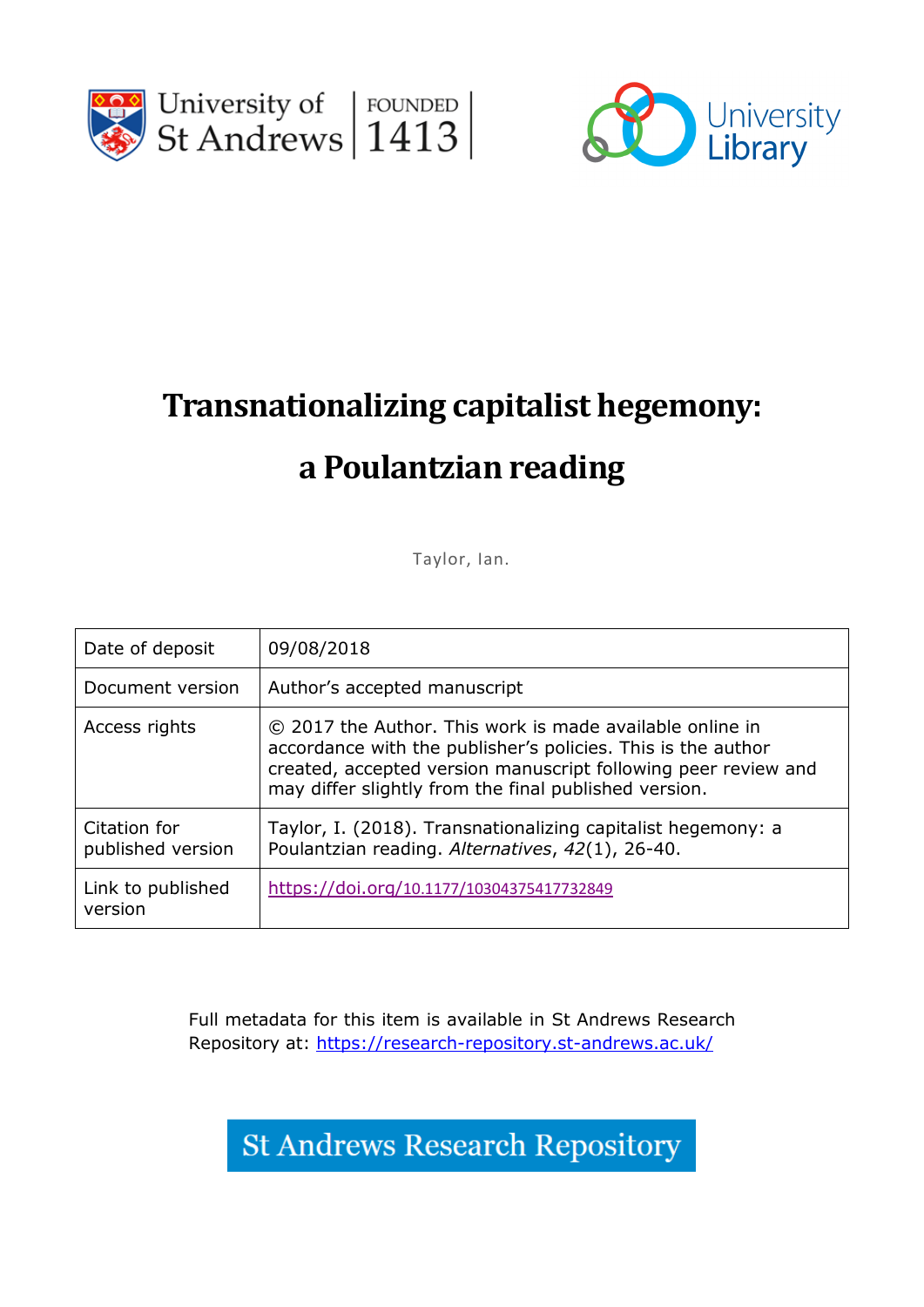## **TRANSNATIONALIZING CAPITALIST HEGEMONY: A POULANTZIAN READING**

*The global political economy is increasingly underpinned by transnationalizing social and class forces that exercise their interests utilizing nation states and institutions. Whereas the previous 'world economy' was typified by interactions between distinct national economies, in the current 'global economy,' service and production chains are ever more transnationalizing. In some readings, the notion of a 'transnational state' has been advanced, with the state having broken out of its national limitations. The transnational state thesis however is a concept too*  far. It denies the critical role played by the state in the globalization process. Utilising *Poulantzas' notion of an interior bourgeoisie, an alternative framework is offered that gives us an insight into the ongoing transnationalizing processes that mark the current contemporary stage of capitalism, but which still allows conceptual space for the role of class forces* within *state entities.*

Dominant interpretations of global politics are generally understood in terms of the competition among and between nation-states for status and power in an anarchic inter-state system. The material wealth of individual states is often understood to be at the foundation of such power and standing. Many of the commentators who think about these processes, however, are hindered by an ontology that not only links state power with national accounts (GDP above all other indicators), but also calculates trade, shares of world manufacturing etc. as if the global economy consisted of nationally discrete political economies. There are two problems with this approach. Firstly, such quantitative indicators are abstractions and serve to obfuscate class relations and the modes of production within given historical circumstances. <sup>1</sup> Secondly, the globalization of capital over the recent decades has made such methodologies and research foci problematic. <sup>2</sup> Both critiques are important given the context of dominant approaches within International Relations that on the one hand, dismiss the state as irrelevant and on the other, reify the state as the vehicle to navigate the global anarchical regime.

An alternative perspective that recognizes such limitations is thus called for. It is the argument of this article that the world must be seen in terms of transnationalizing social and class forces that exercise their interests utilizing nation states and institutions. In this scenario, inter-state dynamics and even inter-ruling class tensions do of course exist, but it is important to move beyond the external trends that are most visible in such frictions to arrive at the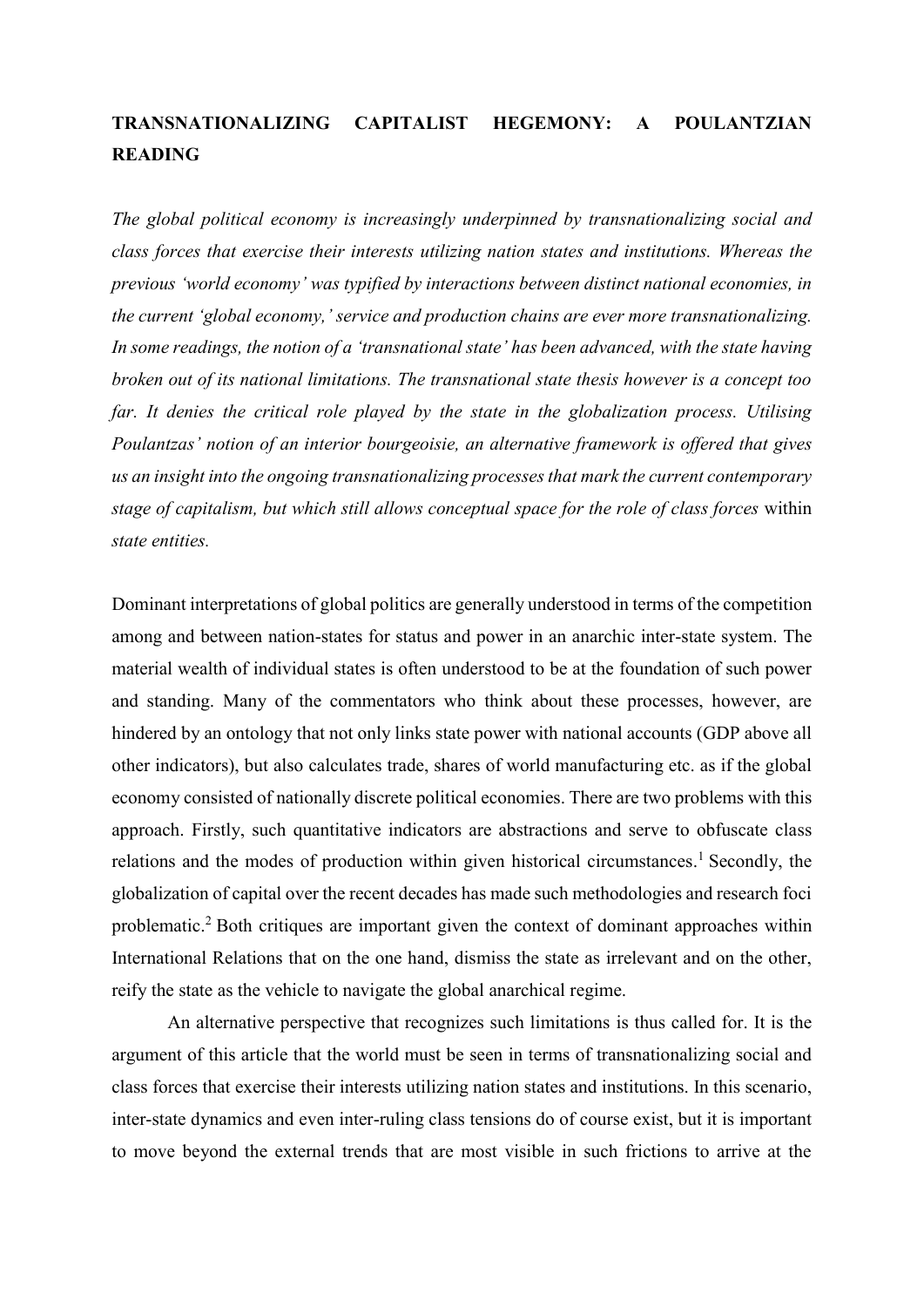fundamental kernel of class forces in the global political economy and how these dynamics are demonstrated throughout the inter-state structure.<sup>3</sup>

Whereas the previous "world economy" was typified by interactions between distinct national economies, with American companies owned by American investors producing for the world market, in the current "global economy" service and production chains are ever more transnationalizing. However, the notion of a "transnational state" as advanced by Stephen Gill and (particularly) William I. Robinson in his global capitalism thesis does not adequately describe ongoing processes. <sup>4</sup> Both scholars assert that as economic activity has become increasingly organized globally, the state has broken out of its national limitations and become transnationalized, carrying out the same role that it did post-1945 but now organizing capitalists and capital accumulation at a transnational level. This idea of a transnational state is a concept too far. As Bob Jessop notes, the idea of an effective transnational state would contain an intolerable economism that denied the vital political mediation of the internationalization process, as well as the political overdetermination of the state's functions.<sup>5</sup> This article thus seeks to offer an alternative framework.

#### **SOCIAL FORMATIONS AND THE TRANSNATIONALIZING RULING CLASSES**

Institutionalised spaces must not be scrutinized *merely* as states negotiating improved positions in the ongoing order. Rather, they are—like all states—social formations. Their policy preferences stem from the nature of their state–society complexes and cannot be separated from this. Whilst capitalism pushes for an elimination of boundaries and the 'annihilation of space by time',<sup>6</sup> it inescapably needs as an interim measure, expressed through institutions and infrastructures. In this light, it is true that ruling classes have been progressively integrated into transnationalizing class structures and have increasingly been incorporated into the global institutions and infrastructures that have been erected to govern the world and provide facilitating conditions for the reproduction of capital. Policy elites have progressively entered the ranks of the transnationalizing ruling classes, although this process is ongoing and incomplete and *contra* the transnational capitalist class thesis, this has not been incompatible with state sovereignty and territoriality.<sup>7</sup> Although this fraction does not generally admit itself as a class *per se*, it has realized a distinctive class consciousness, with an 'awareness of a common concern to maintain the system that enables the class to remain dominant'. 8

This scenario follows on from the conditions of globalization, whereby discrete states are ever more having to transform and restructure themselves, with leading class fractions becoming more and more externally integrated into the global political economy. National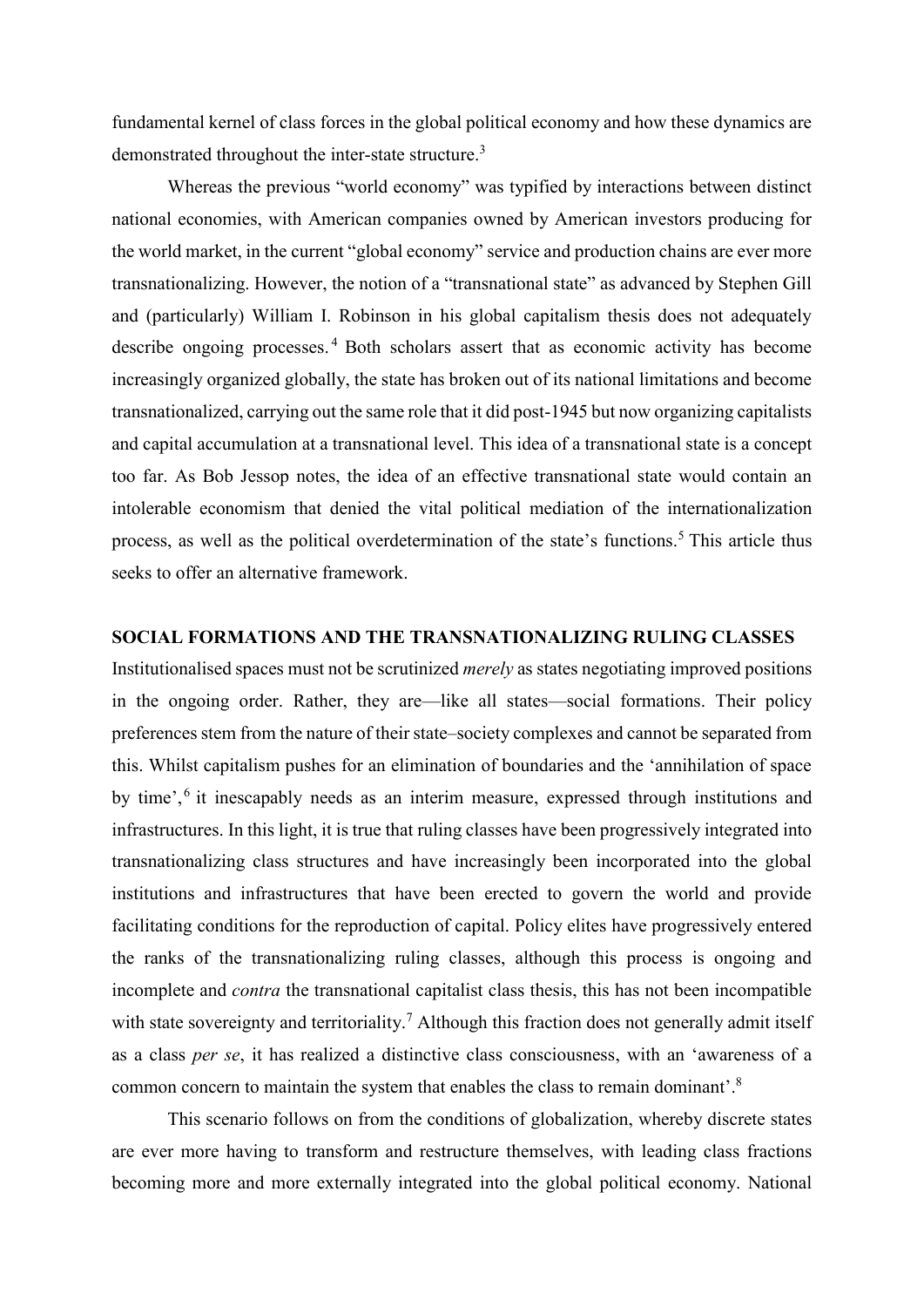states are not external to the ongoing process of the transnationalization of the state system, but have become increasingly incorporated into it as component parts. Indeed, they have been central to this process. This tilts the balance of power in favor of the transnationalizing hegemonic class elite and externally-oriented class fractions who push for the concomitant policies that serve and are inextricably bound up with the ongoing world order.

However, it is clear that the nation state has not simply become a transmission belt for global capital (as Robert Cox avers) nor that the circuit of capital has transcended entirely the nation state. Indeed, a key critique of the global capitalist thesis is that it disregards possibilities of spatially-based logics to capital accumulation and also misses the reality that classes are created by the exploitative relations inherent in capitalism, which starts out—and often remains—at the national or regional level.<sup>9</sup> And of course:

The transformations of capitalist relations of production leave their mark on transformations of the nation and of bourgeois nationalism. Now, even in the current phase characterized by internationalization of capital, the (no doubt altered) modern nation remains for the bourgeoisie the focal point of its own reproduction reproduction which takes the precise form of internationalization or transnationalization of capital.<sup>10</sup>

Whilst nascent transnationalizing power blocs seek ever more globalization in terms of production and the accumulation of capital, the degree to which this occurs across time and space is necessarily dependent upon the balance of class forces in particular geographic entities. This can vary across time and space and the global polity is uneven and disjointed. The work of Nicos Poulantzas proffers some help in untangling this theoretical conundrum (whilst equally recognizing that the concept of imperialism and hierarchy still has purchase in its contemporary form). According to Poulantzas, internationalization is the latest stage of imperialism whilst inter-imperialist contradictions remain:

A new dividing line is…being drawn within the metropolitan camp, between the United States on the one hand, and the other imperialist metropolises, in particular Europe, on the other. Relations between the imperialist metropolises themselves are now also being organized in terms of a structure of domination and dependence within the imperialist  $chain<sup>11</sup>$ 

The contemporary global system is "essentially a response to the need for imperialist monopoly capital to turn to its account every relative advantage in the direct exploitation of labor". <sup>12</sup> In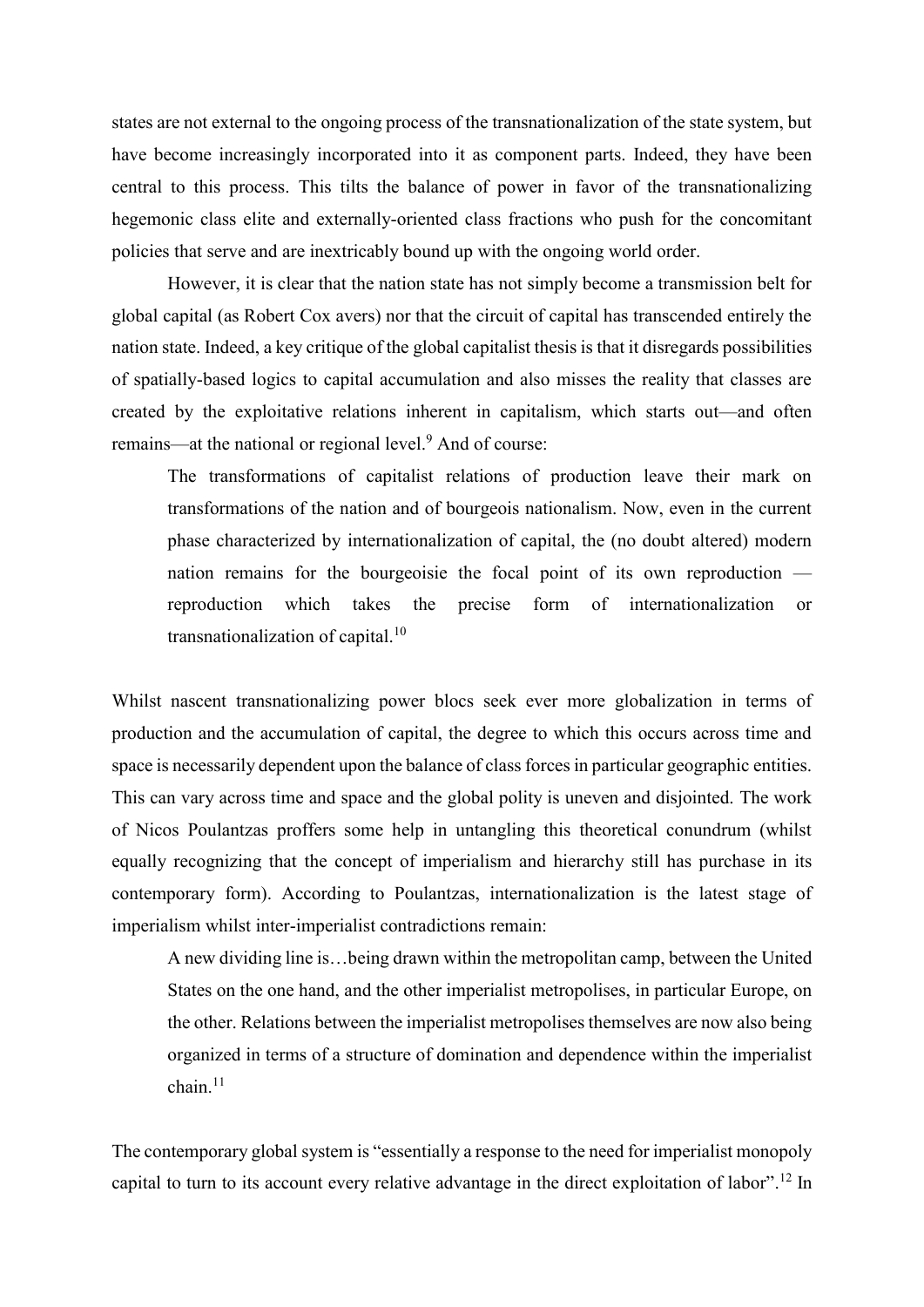today's world order, this occurs in the context of a transnationalization of the dominant capitalist state's (i.e. the United States) state-society complex. Of course, the transnationalization of class relations has considerably intensified with the onset of globalization. This in practice has meant that the relationships between American-based capital and other capitals is now much more horizontal than previously, with emerging centers of accumulation clearly evident. Equally, the United State now also exhibits an internal bourgeoisie like other states in the global political economy, "because a massive influx of capital since the 1980s has changed the internal composition of the US capital considerably".<sup>13</sup> A bourgeoisie with a compelling transnational orientation now holds the dominant position within the American power bloc.

According to Poulantzas, the state systematizes the interests of the power bloc as it is relatively autonomous from specific class fractions, but this project is at the same time problematic due to the class contradictions and competitions within states, given that the state is not a monolithic entity but rather a field upon which such conflict is exercised.<sup>14</sup> Thus the state at once constructs the necessary conditions for a dominant class and procures the consent of subaltern classes to govern, but this moment is never set in stone. The state as an institution is "destined to reproduce class divisions [and] is not, and can never be, a monolithic bloc without cracks, whose policy is established, as it were, in spite of its own contradictions".<sup>15</sup> This can be most graphically seen in recent months with the rise of Donald Trump and an ostensible populism as well as with Brexit, which saw arguably saw a conflict between pro-European integrationist neoliberal expressions and a more national form and/or a fraction more Atlanticist in orientation. Clearly, "transnationalised state projects can be resisted and contested by other fractions of capital and other social forces, and may confront challenges from state institutions and policies that are legacies of past social compromises". <sup>16</sup> Thus the idea that a transnational capitalist class exists (or can exist) as a unified bloc cannot be accepted, as it underestimates the horizontal socio-economic and political competitiveness and contestations between individual capitals. Despite the global hegemony of neoliberalism, the contradictory nature of the state makes certain that inter-imperialist rivalry will continue, rather than it being supplanted by a coherent transnational capitalist class or *Ultraimperialismus* (see below). As has been noted:

"Transnational" elites indeed attempt to implement an international 'neoliberal' ideology, but are themselves not independent from the national level (or from local and macro-regional levels); for one, because they must repeatedly enter into national compromises with other actors (for example with capital fractions whose sphere of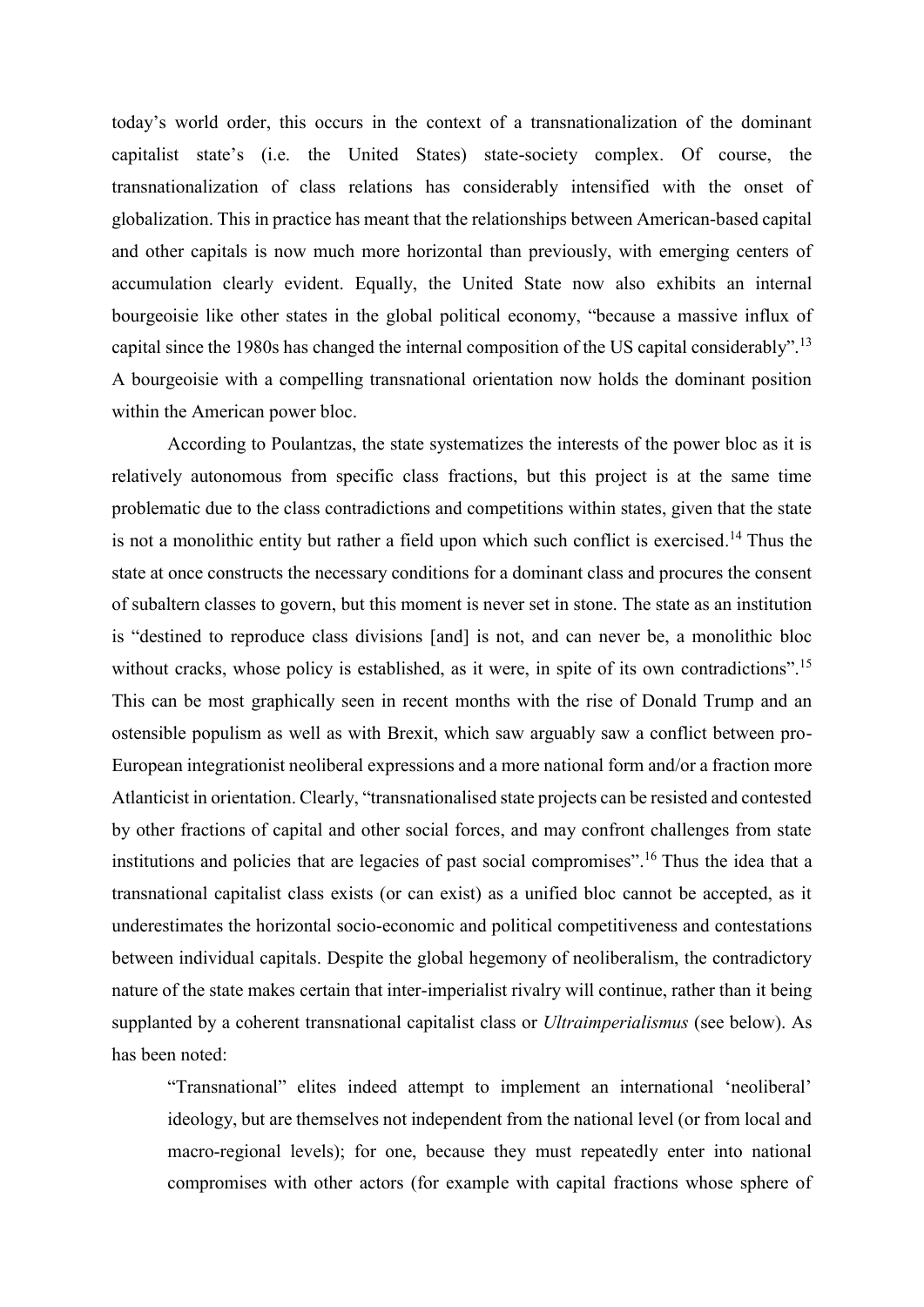interest are limited to state territory or other subnational spaces), and for another, because the trend towards globalization has its limits.<sup>17</sup>

Of course, the transnationalizing hegemonic class *has* been the active agents of neoliberal globalization. Here, Poulantzas' internal bourgeoisie representing on the domestic scene the corporate power of international interests is of note.<sup>18</sup>

#### **THE INTERNAL BOURGEOISIE**

Poulantzas sought to ascertain the link between territorial fragmentation and the ongoing internationalization of production by developing the idea of the internal bourgeoisie. This was a break from previous conceptualizations of the domestic capitalist class which had delimited them to either the "comprador bourgeoisie" (essentially dependent agents of foreign capital with no productive base of their own),  $19$  and the national bourgeoisie, who did possess a material base (albeit often protected from the demands of the population by imperialist interests, given that this bourgeoisie, through its control of the state, provided monopoly conditions for expansion).<sup>20</sup> This national bourgeoisie was broadly assumed to share basic nationalistic views about industrialization, national development and growth. With shifting developments within the capitalist core, Poulantzas argued that this dichotomy was no longer satisfactory:

What is necessary, then, is to introduce a new concept enabling us to analyze the concrete situation, at least that of the bourgeoisies of the imperialist metropolises in their relationship with American capital. Provisionally, and for want of a better word, I shall use the term 'internal bourgeoisie.' This bourgeoisie, which exists alongside sectors that are genuinely comprador, no longer possesses the structural characteristics of a national bourgeoisie, though the extent of this of course differs from one imperialist formation to another. $21$ 

This internal bourgeoisie denoted the emerging and relatively autonomous fraction of capital which was already infused by "external" capital so that there was no longer a dominant fraction of the domestic ruling classes which was able to continue the accumulation process bound within the constricted confines of national markets.<sup>22</sup> Under conditions of neoliberal globalization, the more dependent countries become on foreign capital, the more pitiless must the state be in favoring the extant privileged minority who possess considerable assets. As noted, "Their interests are always the same: low inflation, stable external value of their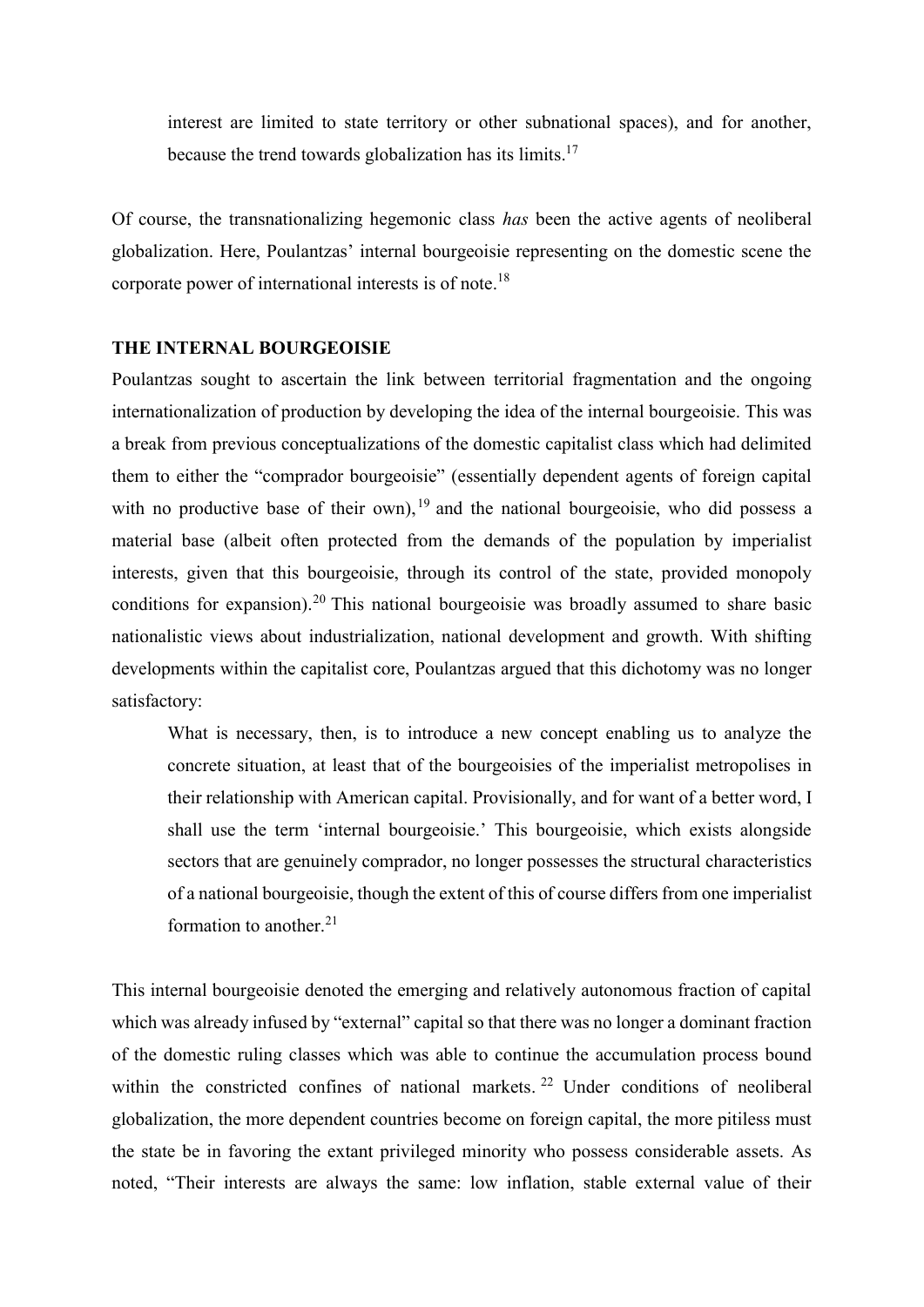currency, and minimum taxation of their investment income…[Yet the] financial short-circuit between different countries forces them into a competition to lower taxes, to reduce public expenditure, and to renounce the aim of social equality".<sup>23</sup>

Multifaceted symbiotic relations with capital based in the North has led to a wearing down of ideological independence (which has then translated into policy preferences—see below). However, because the internal bourgeoisie *do* possess their own economic base, a base which is not characteristic of a national bourgeoisie in that it has international ambitions and interests, interactions with foreign fractions of capital are complicated and more equivocal than either the comprador or national bourgeoisies, albeit dependent upon the national peculiarities of each individual state.<sup>24</sup> Poulantzas argued that the Western European bourgeoisies (which was the focus of his study) were dependent on United States capital, but in ways which were qualitatively different from that previously witnessed between compradors and American (or foreign in general) capital. Here it should be noted that Poulantzas never suggested that the interior bourgeoisie were a unified class. <sup>25</sup> Although they may display a degree of political agreement at times when contradictions exist between them and foreign capital, "it is itself deeply divided, particularly in so far as it is cleft by the contradiction between monopoly and non-monopoly capital, and this fact is not without effect on its political weakness".<sup>26</sup>

#### **THE DUAL STATUS**

How Poulantzas' work relates to the transnationalising thesis is the way in which his analysis of the dominant class under conditions of global capitalism allows them to assert their dual status as both autonomous and dependent upon imperial capital. This is because:

As an effect of the globalization of capital valorization, the internal bourgeoisies have been transnationalized: they have interiorized transnational capital and, with it, transnational power relations. It follows that the national states have been transnationalized, too. This does not mean, however, that they have lost their political importance: they remain an important terrain for the reproduction of the respective transnationalized bourgeoisies, which is why the latter remain internal bourgeoisies.<sup>27</sup>

This transnationalizing internal bourgeoisie have sought to effect neoliberalism at the national level, thereby effecting a globalizing trend.

Yet because uneven development is writ large across the globe, there are substantial structural limits on the possibilities of the elaboration of a transnational state which is at the heart of the global capitalism thesis. Additionally, the dominant power bloc within nation states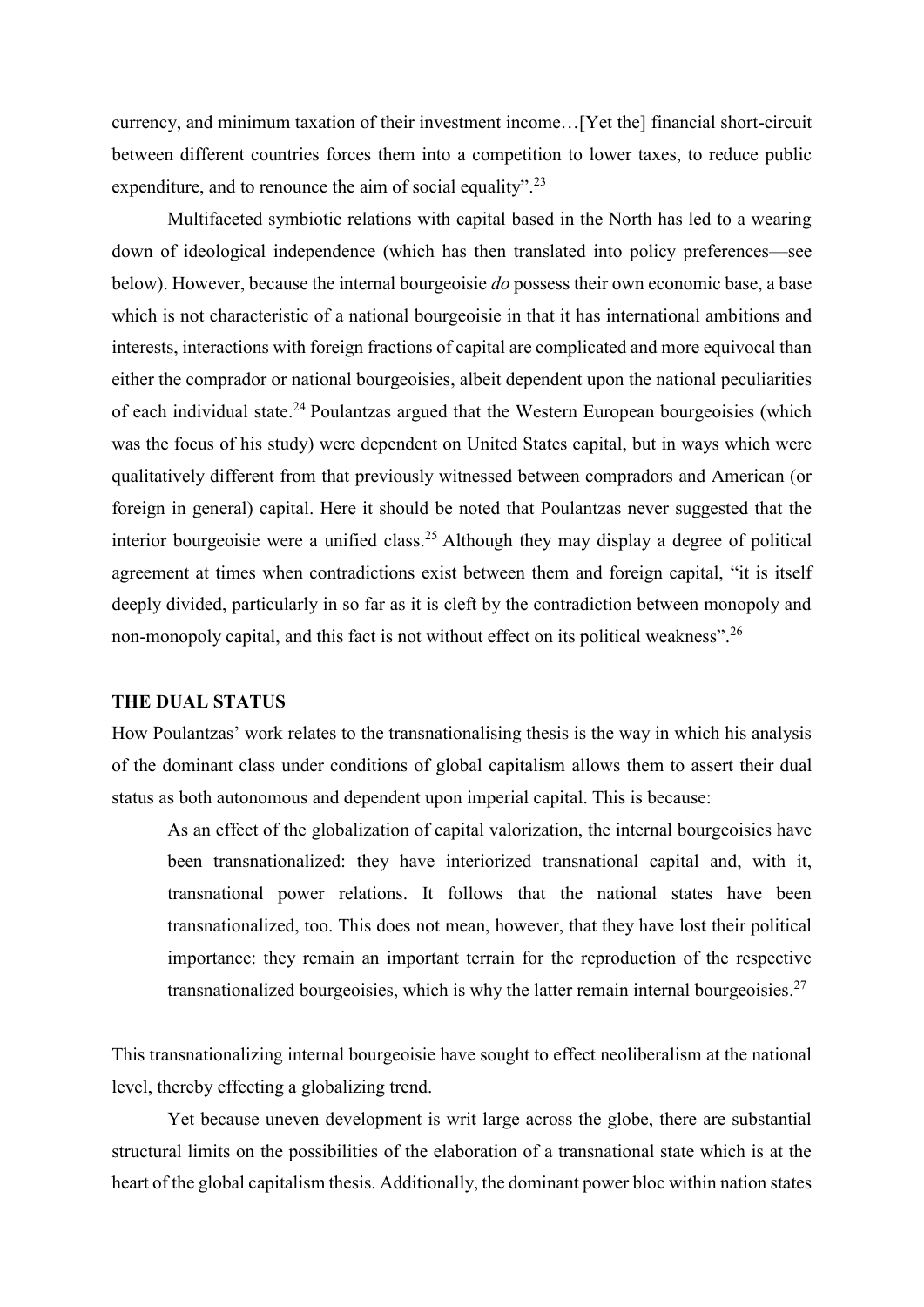possess strategic preferences *vis-à-vis* which particular institutions (up to and including those of the state) it can most efficiently influence to promote its collective material interests. However, the contradictory characteristics of these institutions can also stimulate competitions among and between capitalist states as much as construct a cohesive transnational capitalism. The question is entirely empirical and contingent and different outcomes will necessarily arise from different configurations and moments.

The transnationalizing forces working on a state then will always be reflective of conflicts around the precise condensations of national and supranational institutions that embody global capitalism, rather than a fundamental evolution in the nature of the state. The hegemony of neoliberalism and the transnationalizing process notwithstanding, class contradictions will always remain and the nation state will be the primary terrain where such contradictions are resolved. This survives even when we have moved from the international (processes across borders) to the transnationalizing (processes both across borders *and*  functional integration).

Complex structures of ownership now characterize transnational corporations and whilst the class interests of the global plutocracy have shifted beyond merely that of a national bourgeoisie, the national foundation remains within the context of broader and determinant formations like national states and cultures. The nation-state and those operative through it remain essential for the functioning of global capitalism. It is absolutely true that functionally integrated circuits of production and finance exist and these are often supranational. It is equally true that many pivotal economic, social, and political processes have become transnationally-oriented. But these are all permitted by the agglomeration of national-based power blocs who view such processes as beneficial to themselves and their class interests i.e. the internal bourgeoisie (even whilst having to resolve the contradictions that such processes generate at the domestic level): 'There is no capitalism without the state. Capitalist globalization could not be pursued without the interventions of the United States armed forces and the management of the dollar'. 28

As *relatively autonomous* these ruling classes assiduously construct hegemony even while operating in the "collective" interests of capital. Externally-oriented fractions accept as true the idea that for their spatial entity to "progress", they must continue to insert their economies into ongoing global circuits of accumulation. Yet the internal bourgeoisie are still beholden to their domestic constituencies (even in autocratic formations). This power bloc necessarily interacts with a multiplicity of social forces, some more transnationally-oriented than others. As a result, political rhetoric and policies may transpire that appear to contradict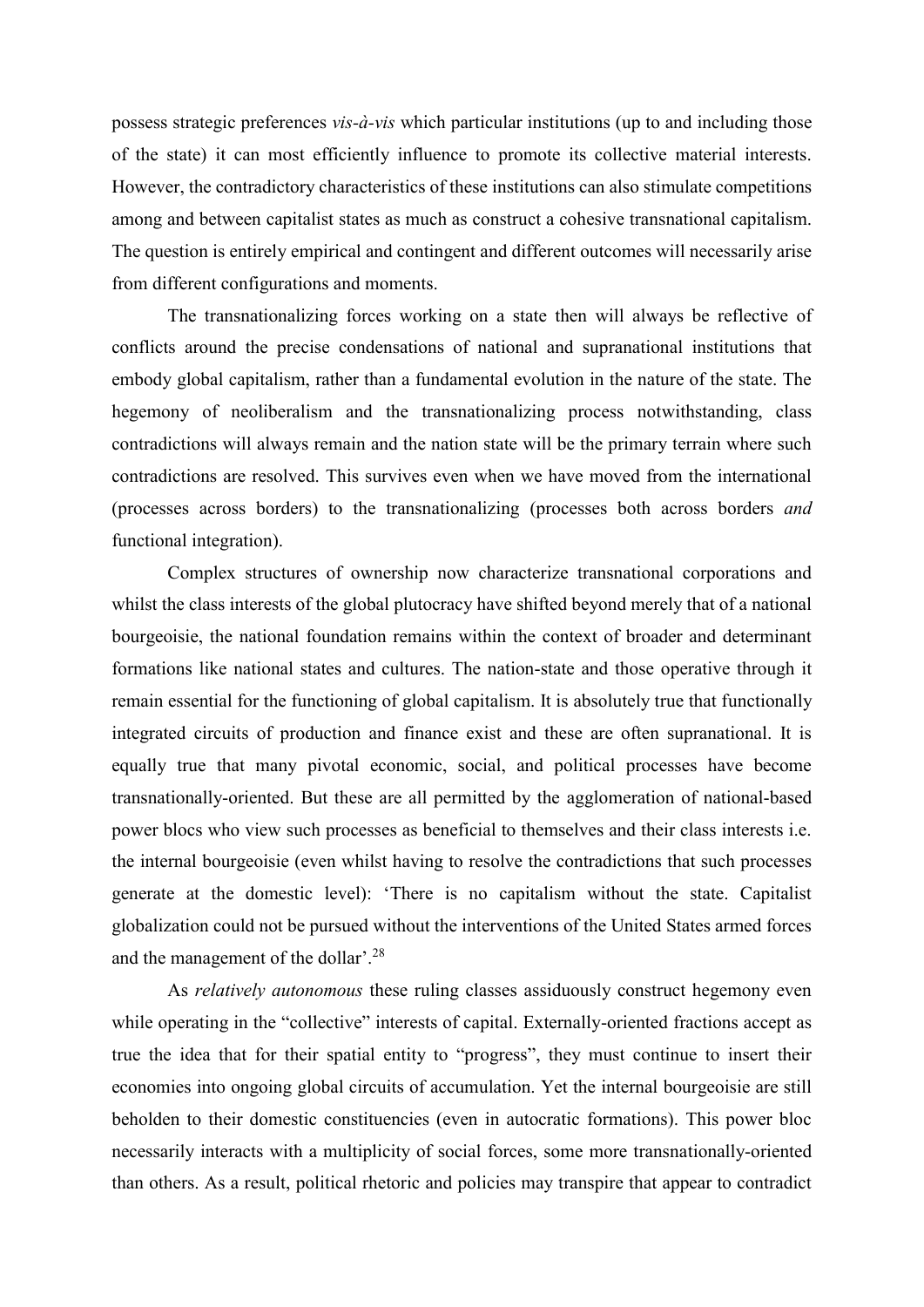the hegemony of neoliberalism. Yet the fundamentals of the world order will not be challenged unless a momentous change in the balance of class forces occurs. All the while, the United States as ultimate guarantor for conditions advantageous for transnationalizing capital remains. This can be seen by American policy practice:

[W]hen the US state acts it is because of the structural power of the US economy within world capitalism, with transnational outcomes primarily benefitting US capital through the US' preponderance of global market power. Thus the US state acts to secure the generic global conditions for transnational capital accumulation less at the behest of a TCC (transnational capitalist class), but rather because, in so doing, the US state is, by default, acting in the generic interest of its national capital because of its high level of internationalization. In short, the US state is the first among capitalist equals.<sup>29</sup>

As global capitalism has advanced, it necessarily seeks to create a world order amenable to accumulation on a global scale. The class agents of this enterprise have increasingly risen to the fore and may be seen as the hegemonic fraction of capital on a world scale. Although the state is constituted politically on a national basis, its class character is not *simply* defined in national terms as the capitalist law of property and contract ever more transcend national legal systems and finance transcends the restrictions of national currencies.

This transnationalizing internal bourgeoisie is ever more connected to global circuits of production, marketing and finance. What can be witnessed is a new set of social formations articulated via class struggles among and between discrete fractions of capital i.e. (national and transnational.<sup>30</sup> What distinguishes the transnationalizing internal bourgeoisie is that its members seek opportunities across state borders to further their collective interests (which is never complete and at times contradictory). In its extreme, this class, which Samuel Huntingdon dubbed 'Davos Man' "ha[s] little need for national loyalty, view[s] national boundaries as obstacles that thankfully are vanishing, and see[s] national governments as residues from the past whose only useful function is to facilitate the elite's global operations."<sup>31</sup>

David Harvey has suggested that though this process has been efficiently camouflaged, recent decades have witnessed a spectacular class struggle whereby the ruling class has restored or, as in China and Russia and other emerging powers, constructed class domination after a hiatus of compromise and (in the West), embedded liberalism.<sup>32</sup> Warren Buffet (third wealthiest individual in the world in 2015) agrees with this, asserting that "There's class warfare, all right but it's my class, the rich class, that's making war, and we're winning".<sup>33</sup>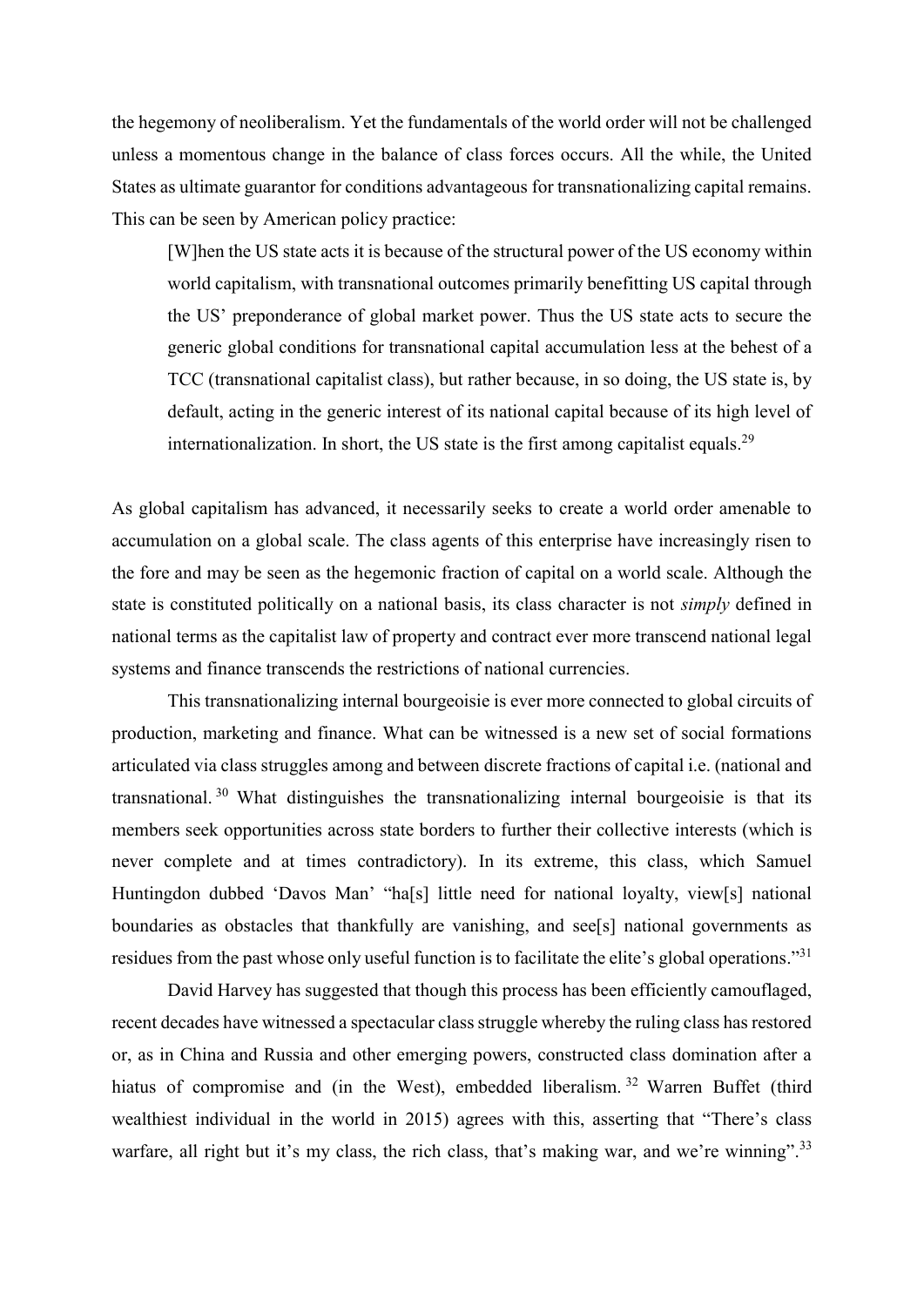This transnationalizing class fraction's progressive disconnection from national roots (though not final) is evident because:

[E]ven when they maybe located nationally (e.g. primarily operating within one nation state but physically domiciled in a number of different homes), internationally (e.g. using limited national market integration) or indeed transnationally (e.g. using global productive product chains), part of their investments, if not all of them, are likely to be liquid and located globally. This [fraction] operate[s] in this increasingly transnationalizing world, where capital penetrates all global regions and all nation states, operating with and through loose transnational networks of state apparatus that function to facilitate capital accumulation, maintain and sustain the top-of-the-top 1 percent's class power. 34

The erstwhile hegemony of an essentially nation-based capitalist class has been elevated to the global scale by this transnationalizing class, the fraction with the greatest influence on international institutions and which today has an increasing say in the running of nations. This process has gone hand in hand with increasing global inequality, as many have noticed.<sup>35</sup> Half of all global wealth now rests in the hands of 1 percent of the world's population, according to investment bank Credit Suisse, which also warned that the world's wealthiest 1 percent would own more than the rest put together by 2016.<sup>36</sup>

The current global order then may be best described as a plutocracy where power resides with a transnationalizing "superclass" of the  $1\%^{37}$  What is absolutely crucial is that this plutocracy subscribes to a conspicuous ideology that brings with it an activist globalizing perspective, seeking to topple the legal, social, ideological, and cultural barriers to continued capital accumulation by "going global", facilitating their mega-accumulation strategies. Capital has sought to shake off the mere constraints of nation-state capitalism and has worked towards breaking free of the compromises and concessions that had been formerly agreed with the working classes. This is still contingent however on the compromises and competitions at the national scale.

The transnationalizing internal bourgeoisie embodies the dominant fraction among the capitalist classes. They are not simply "the elites" (although they are elite in the sense that they constitute the ruling class). They are the leading fractions of a particular class—those defined by their relationship to the means of global production and/or to global finance. <sup>38</sup> The transnationalizing internal bourgeoisie then is a class which is emerging through their discrete practices embedded in a globalized economy in a period of intensive financialization. Their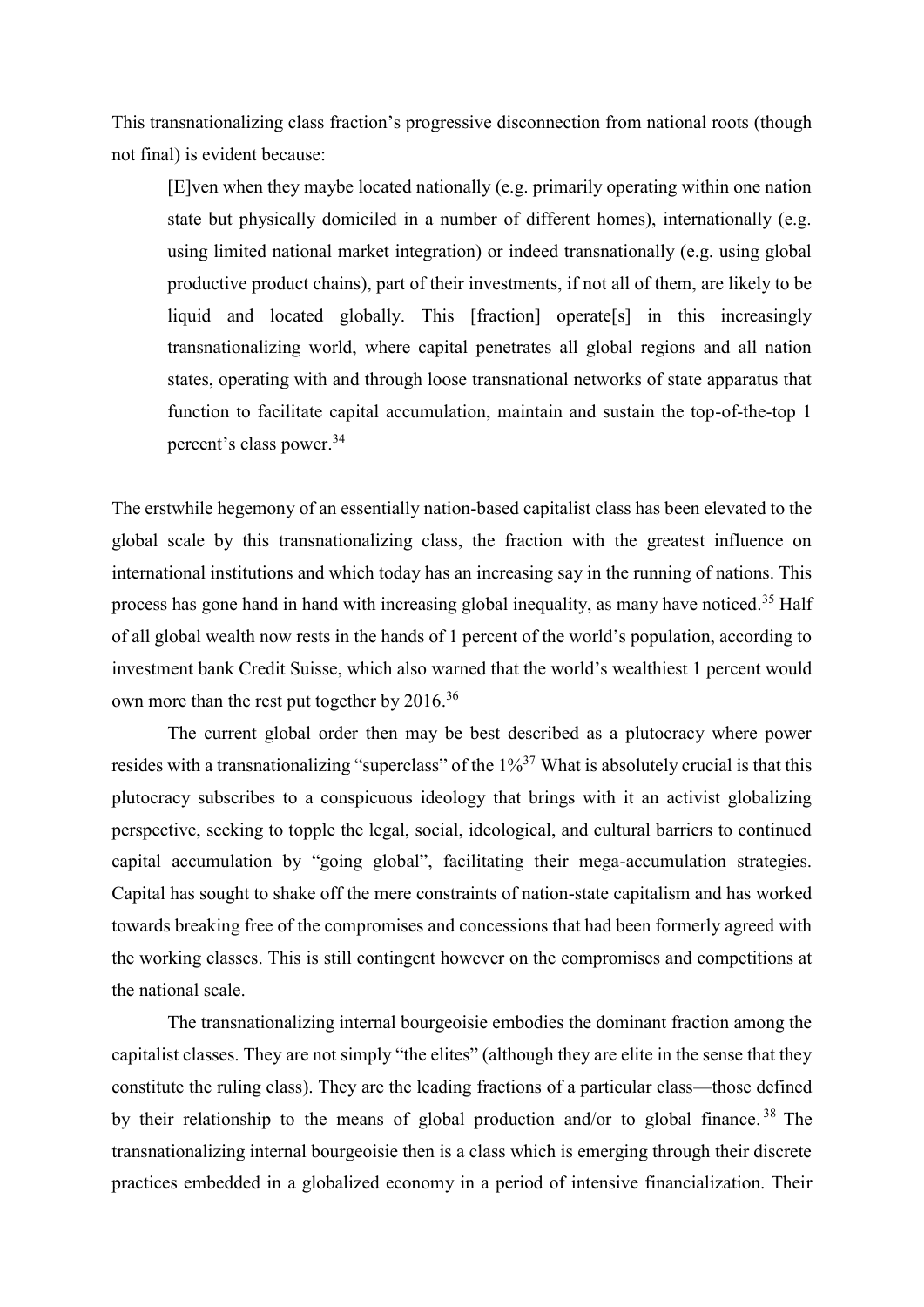class power is ever more explained in relation to their ownership and control of the means of production, operating within the structural field of the circuits of capital which are ever more transnationalising. <sup>39</sup> Whilst Leslie Sklair attributes roles to the members of this class (transnational executives and their affiliates; globalizing state bureaucrats; capitalist-inspired politicians and professionals; and consumerist elites) these functions may overlay with their defined class position and they are not definitional.<sup>40</sup> They are in fact are social categories, rather than reflecting a class position. However, whilst acknowledging the above processes, it is too far a conceptual leap to advocate the existence of a transnational state.

### **A TRANSNATIONALIZING INTERNAL BOURGEOISIE, NOT A TRANSNATIONAL STATE**

The idea of a transnational state owes its intellectual origins to Karl Kautsky's *Ultraimperialismus* whereby competition between states was to be broadly ended by a cartel relationship that united the interests of the ruling classes.<sup>41</sup> Indeed, "It is...the notion of 'ultraimperialism' that identifies the hegemony of one imperialist country over others with a compete 'pacification' of inter-imperialist contradictions".<sup>42</sup> Kautsky essentially argued that core capitalist states would avoid competition—and the inevitable wars between imperialist powers—by entering into a new epoch where monopoly capital had reached such a high stage that it could organize the joint exploitation of the global economy. Such a cartel would allow the capitalist countries to maintain profits and avoid stagnation. In this stage of ultraimperialism, international class coalitions and cooperation (as well as the need to subsume contradictions and antipathies) would be harmonized. Of course, Vladimir *Lenin* sharply critiqued Kautsky's thesis, arguing that capitalism was in a transition process towards the monopoly stage.<sup>43</sup> From being a nation-based system, Lenin argued that capitalism had evolved into an imperialist stage typified by monopolistic/oligopolistic conglomerates i.e. the monopoly stage of capitalism. As the advanced capitalist nations entered into fierce competition, the interests of the dominant classes crossed and diverged, inevitably resulting in wars over foreign resources and markets. For Lenin, imperialism but was a superstructure of capitalism.

Both Kautsky and Lenin aimed at expanding Marx's analysis of domestic nation-based capitalism to the international level of economic interactions between industrial states. It might be averred that whilst ultra-imperialism as a concept may be treated with caution, the Kautsky-Lenin debate is quite apposite for today's globalized world. Indeed, whilst Kautsky's notion of ultra-imperialism has not been realized, transnationalizing capitalism in terms of the mutual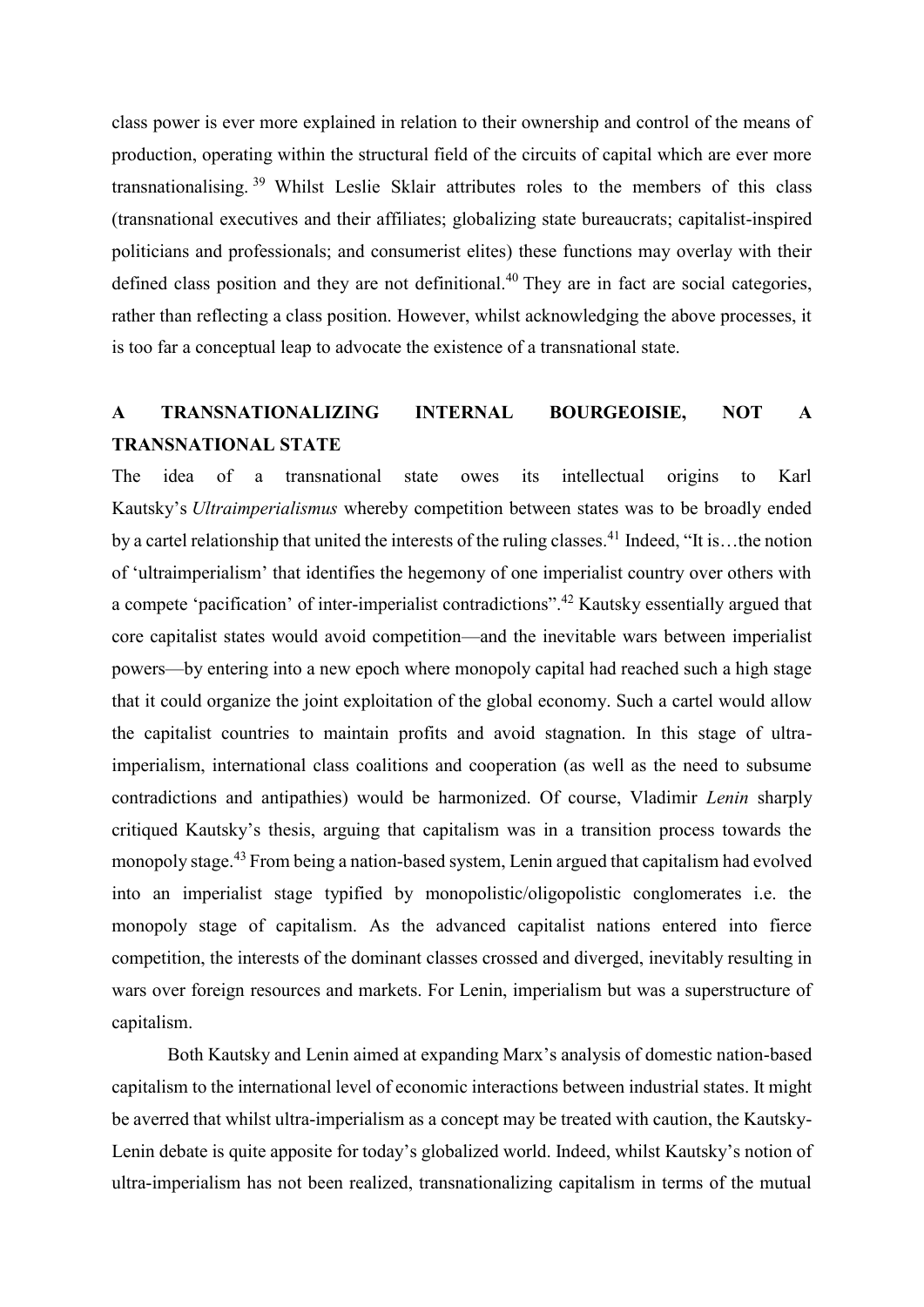interests of finance capital across the world *is* developing, ever more incorporating hegemonic fractions from both the North and the South. And Lenin's understanding of the crisis of monopoly capitalism, where corporations are integrated with finance capital, communicates in important ways the contemporary and ongoing global situation. The main divergence is in the distinction made regarding imperialism. Kautsky saw it as a particular policy of capitalism to overcome inter-core contradictions in the epoch of finance capital whilst 'Lenin's imperialism propose[d] the concept of a new stage of capitalism as the solution to the theoretical crisis within Marxism that emerged with capitalist recovery at the turn of the 20th century'.<sup>44</sup>

Yet at the current level of capitalist development it is a step too far to claim that we have arrived at ultra-imperialism and a transnational state (or even cartel). Admittedly, one can see the logic behind the argument. For instance, in one of the first theorizations regarding the emergence of a transnational capitalist class, Friedland asserted that it followed that some new state form would emerge to perform the role of the "executive committee" of a new transnational bourgeoisie.<sup>45</sup> But this is not the case and this seemingly logical step ignores the resilience of nation states, which has been addressed in a different way by Weiss.<sup>46</sup> Both Gill's and Robinson's theorizations of global capitalism mirror Leslie Sklair's ideas about a putative transnational capitalist class. <sup>47</sup> However, they take this one step further, with Stephen Gill arguing that at globalization's core is an increasingly dominant fraction of the capitalist class, namely, large-scale financial investors and transnational corporations that control immense amounts of the global economy and that are the main powers in global trade and the financial markets. These push for a reconfiguration of the state viz. the creation of a transnational state apparatus. 48

We can certainly agree that "we need to expunge state centrism from our paradigms and shift the level of analysis from nation-state capitalism in an inter-state system to global capitalism and an ongoing process of capitalist class formation across countries and regions."<sup>49</sup> However, where we must part company with the transnational state thesis is when claims are made that states already act as transmission belts for the spreading of global capital and that national states are mere "filtering devices" in pressing forward the agenda of monopoly capitalism. This is practically the same as arguing that the old capitalism is no more and that an integral imperialism has emerged. Interestingly, Vladimir Lenin long argued that this was impossible:

Pure imperialism, without the fundamental basis of capitalism, has never existed, does not exist anywhere and will never exist…Nowhere in the world has monopoly capitalism existed in a series of branches, without free competition, nor will it exist.<sup>50</sup>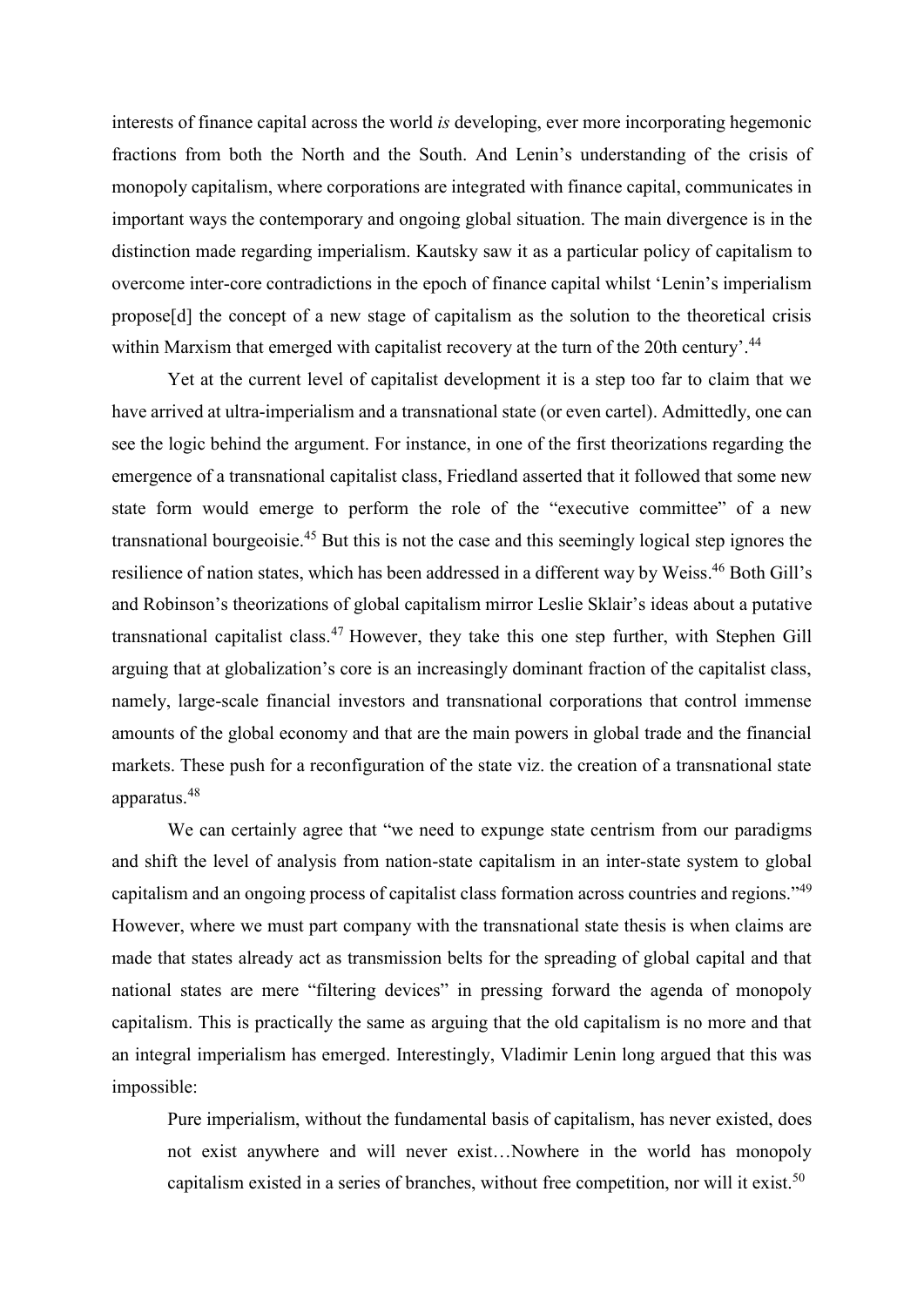Indeed, "the transnational state thesis…offers a flattened ontology that removes state forms as a significant spatial scale in the articulation of capitalism, levels out the spatial and territorial logics of capital accumulation, and elides the class struggles extant in specific locations".<sup>51</sup> Globalization and the increasing transnationalization of production chains does not imply that modes of production take place in a transterritorialized class vacuum. In fact, capitalist exploitation must always take place somewhere i.e. in a spatial location, which given the current global order, means within the territories of sovereign states.<sup>52</sup> As Achin Vanaik reminds us, the nation-state remains important:

TNCs have their 'home' bases where the most powerful economic levers of research and financial control reside, and where the links to 'their' state can provide the most powerful political levers to serve their company interests. This means that inter-capital rivalries and tensions will to some degree translate into inter-state rivalries and tensions that could add to already existing tensions deriving from historical territorial disputes or from geopolitical needs or from ideological differences. Since such inter-state rivalries are far more dangerous and potentially de-stabilizing than rivalries between capitals, they must somehow be managed and defused.<sup>53</sup>

Neoliberal globalization and the development of new transnationalizing social forces have thus not led to the emergence of a transnational state. This is because were this to happen, it would require a unified class consciousness that brings about a global comprehensive concept of control which in turn assumes a state-like global apparatus and (crucially) an international terrain where competition had been overcome. <sup>54</sup> This is improbable because despite transnationalizing processes, the national basis of power cannot be ignored: capital, no matter how internationalized it is in form and character, does not lose its "national" identity.<sup>55</sup> As the European Union demonstrates, even when the internal bourgeoisie is strongly transnationalized and in favor of a super-state that elides national sovereignty, the contestations and contradictions within each national space mean that this is a utopian project (in the European Union's case, of possibly doubtful longevity).

Rather, there has advanced a restructuring within various state formations of new relationships of social forces expressed through class struggles between fractions of capital and labor. Obviously, such processes are variegated across time and space. This emphasis on the internalization of class interests within the state, through a transnationalizing extension of social relations, is very different from arguing that states are now transmission belts from the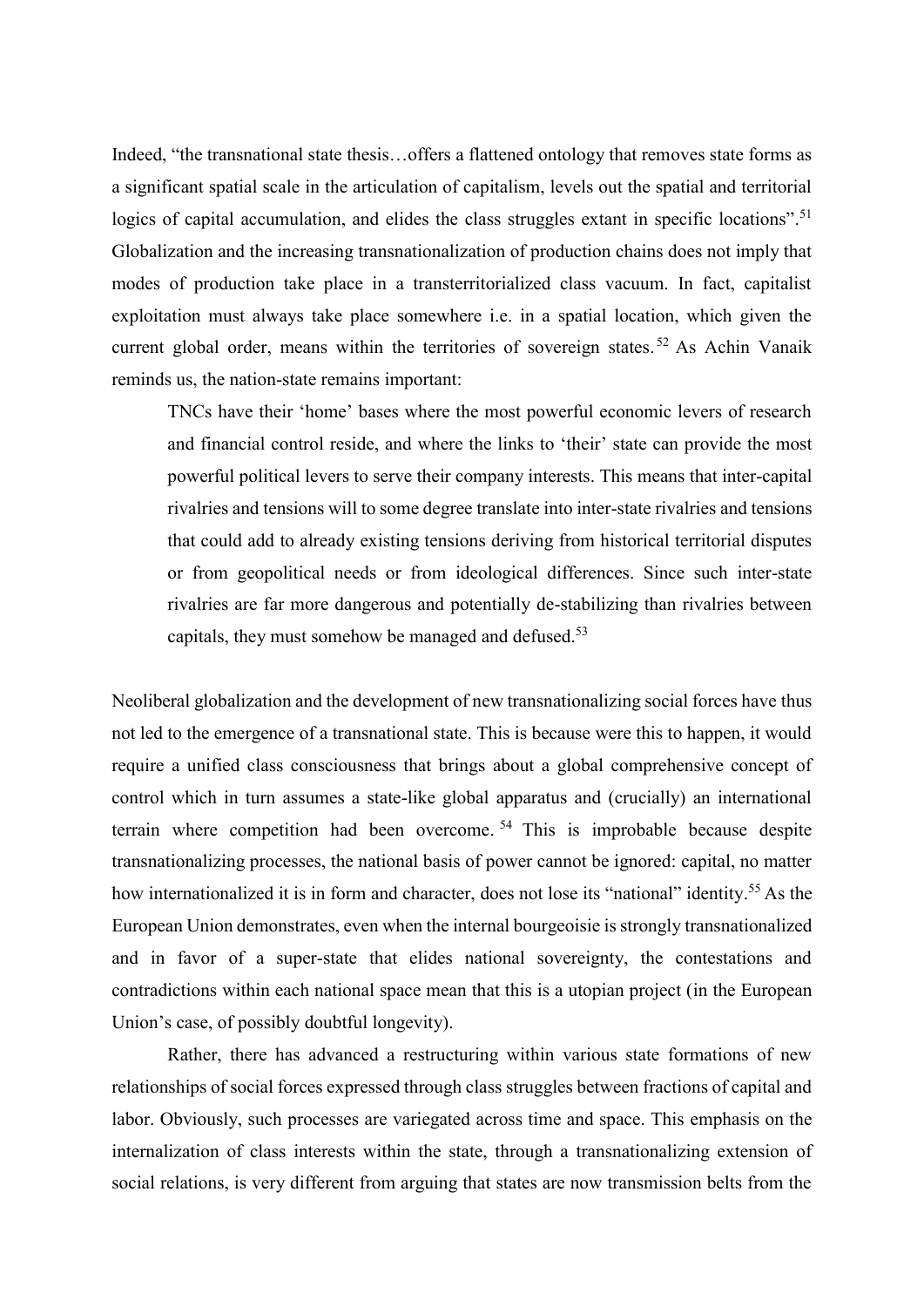global to the national level. <sup>56</sup> Even in states where neoliberalism and transnationalization has arguably been deepest in its penetration, the nation-state still matters and "States…have demonstrated clear interests in capturing the benefits of deepening financial market integration without fundamentally compromising their ultimate political authority over the process".<sup>57</sup> It remains so that the persistent importance of territory administered by the state as the framework for capital accumulation and global power politics continues.<sup>58</sup>

There is certainly an interpenetration of national capitals and greater and greater interaction and cooperation between and among leaders of the transnationalizing capitalist class based in different states. These connections replicate the restructuring of thinking *vis-à-vis* the global economy from a primarily international economy approach of competition for colonies and export markets as well as sources of raw materials (ever present in the history of capitalism) to thinking about the globalized world economy in terms where the home country is one market among many others. Profit maximization is of course globally organized, but state power over different facets of territorial integrity is not cheerfully given up.<sup>59</sup>

Of course, transnational capital seeks to place itself above the nation-state towards which it "tends to take an instrumental and conflicting attitude—'instrumental' because it seeks to bend the state to its own interests…'conflicting' because the shift of its interests into a global space generates difficulties in national economies".<sup>60</sup> But national states still provide the necessary mechanisms and take charge of the interests of the imperialist capital in its development within the 'national' social formation as Poulantzas noted. Indeed on the material level, deregulation, labor fragmentation, productivity and profit maximization can only be ensured within a juridical territorial context that is national. In this sense, far from dispensing with national states' functions and services, the extended reproduction of the accumulation of international capital is totally dependent on their constant intervention. <sup>61</sup> As Jerry Harris notes:

Although capitalist expansion has led to a transnational economic system, this doesn't mean that all national forms and expressions of capital have been swept away. As with the century-long development of industrial capitalism, transnational capitalism is undergoing an extended process of consolidation. Each country assimilates into global production, finance and governance at its own pace, determined by many historical and cultural factors. Consequently, national rivalries can still be expressed on the international political stage. $62$ 

The way transnational capitalism is reproduced within institutionalized spaces changes these state forms in the process. Power blocs are not limited to the purely national level but instead,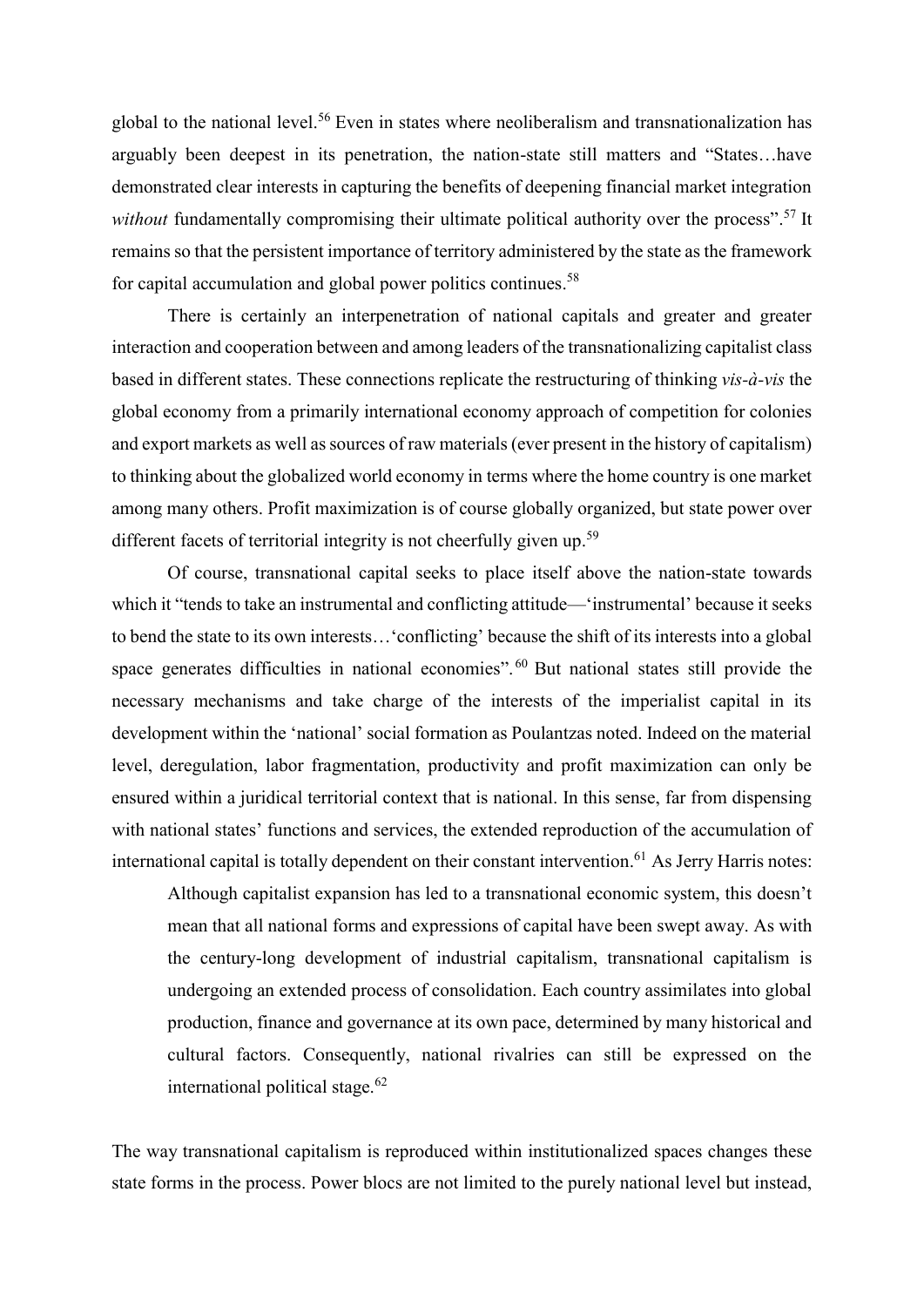global contradictions are reproduced within each "national" power bloc, national state and wider state-society complex. The interests of foreign capital are represented by certain fractions of the interior bourgeoisies within the power bloc and also have access, through divergent channels, to the state apparatus. <sup>63</sup> As Poulantzas noted, at a time when American fractions of the transnationalizing bourgeoisie were arguably dominant:

The modifications of the role of the European national states in order to assume responsibility for the international reproduction of capital under the domination of American capital and the political and ideological conditions of this reproduction bring about decisive transformations of these state apparatuses.<sup>64</sup>

Thus, the state has to intercede between the peculiar interests of competing class fractions of capital, which may encompass policies that may go against the concerns of a particular fraction, the goal being the securing of capitalist relations in the medium- to long-term. Additionally, those who control the state organize hegemony by imposing certain concessions and sacrifices on the dominant classes in order to reproduce long-term domination. "The state concentrates not only the relationship of forces between fractions of the power bloc, but also the relationship between that bloc and the dominated classes". 65

The argument underpinning the transnational state thesis appears to stem from the common interpretation of the most familiar of all the Marxist formulations on the state, that which is to be found in the *Communist Manifesto*, where Marx and Engels asserted that the modern state was merely a committee for overseeing the shared interests of the bourgeoisie.<sup>66</sup> This has regularly been interpreted as meaning not only that the state acts on behalf of the dominant class, but that it also acts at the bidding of that class, which is quite different. The notion of *common* affairs presupposes the actuality of *particular* ones whilst the notion of the *whole* bourgeoisie suggests that there exists separate elements which constitute that whole. This being so, there is a recognizable need for an organization of the kind Marx and Engels refer to (i.e. the state). This state cannot meet these aforementioned needs without possessing a certain degree of autonomy. Thus, the concept of autonomy is itself entrenched in the definition of the capitalist state itself.

What this means is that the state, then, is not a simple class instrument or a subject, or "thing" that directly represents the interests of dominant classes. It is not a mere transmission belt and the dominant classes consist of several class fractions that constitute the state. Indeed, the state is the concentration of various relations between classes and class fractions within the state apparatus.<sup>67</sup> It is true that states may be structurally biased in favor of powerful sections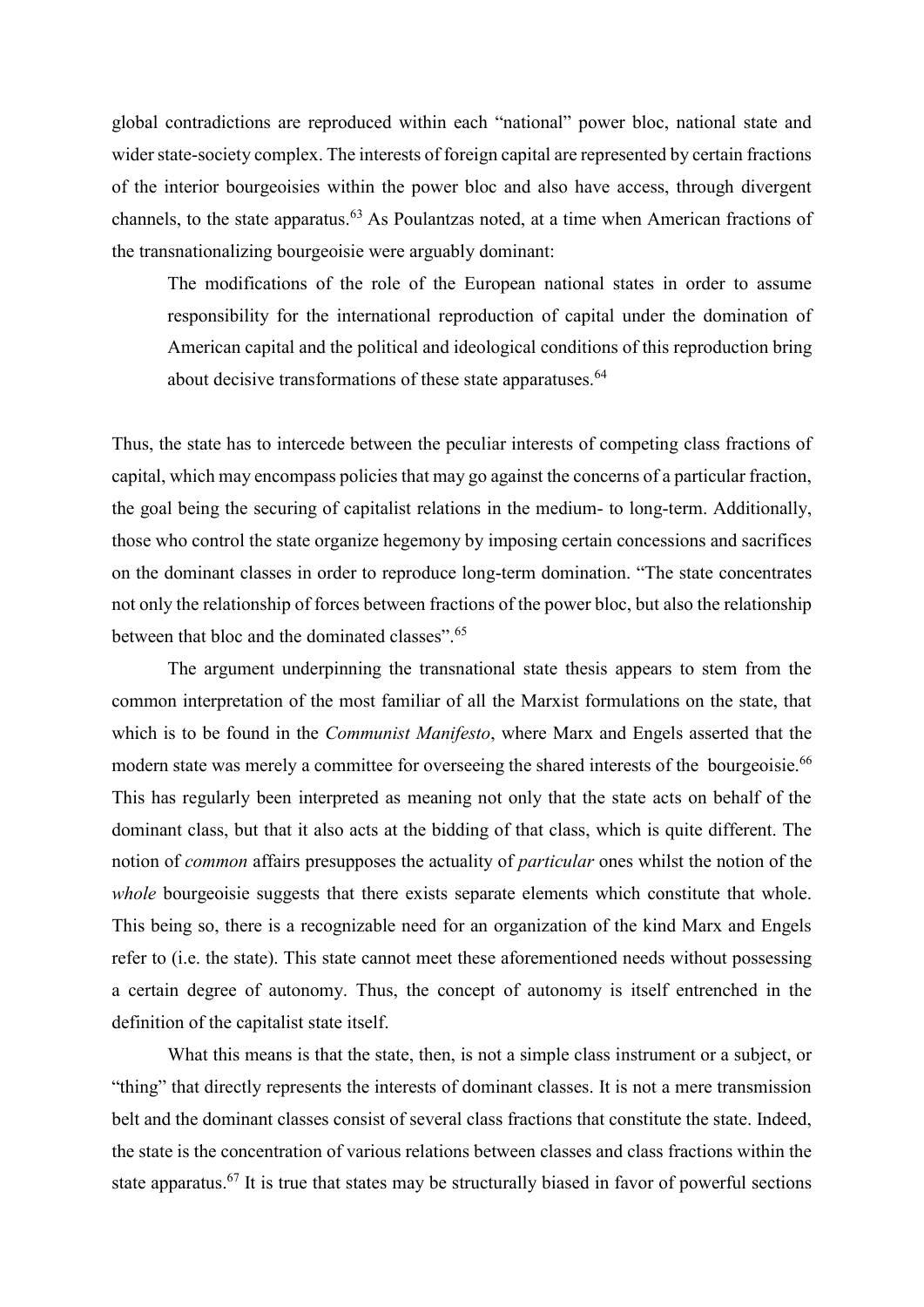of society, yet a certain autonomy and set of general functions exist which cannot be reducible to claims of serving specific class interests. The state then enjoys a *relative autonomy* with respect to these classes and fractions of classes and outcomes are dependent on specific moments and the balance of class forces. <sup>68</sup> Yet, lest the meaning of this phrase is misunderstood, it should be made clear that relative autonomy *does not* mean a distancing from capitalist social relations of production. Rather, that the state experiences relative autonomy  $vis-\hat{a}-vis$  the classes and fractions of classes that support it.<sup>69</sup>

The emergence of transnational class fractions does of course lead to various forms of state restructuring, which is essentially what we may dub the neoliberal counter-revolution against welfarist compromises. These transnationalizing class forces of capital do not challenge the state as an outside agent ("the transnational state"), but are intimately enmeshed in the continuous class struggles over the dominant hegemonic project within the nation-state configuration. The precise manner by which this all plays out and the degree to which transnationalizing interests are adopted within specific state formations requires close analysis and will obviously differ from state to state according to the diverse relationships of social forces and the different institutional arrangements at the national level, which themselves are expressions of the diverse historical paths which each state formation has experienced. This "needs to be taken into account when analyzing the internal relations between the inter-state system and globalisation".<sup>70</sup>

#### **CONCLUSION**

A key problem with the transnational state thesis is that the specific historicities of each national state and the social formations that constitute these are merged into one entity: "the state". This violates Marx's own assertion that:

Nature does not produce on the one hand owners of money or commodities, and on the other hand men possessing nothing but their own labor-power...It is clearly the result of a past historical development, the product of many economic revolutions, of the extinction of a whole series of older formations of social production.<sup>71</sup>

Quite obviously, economic relations cannot be abstracted from their social and historical settings and the broader interests they serve.

Thus the task is not to investigate whether the inter-state system has been replaced by a transnational state, but to conceptualize the internal relationships between an enduring statesystem and an evolving global capitalism with regard to the current transnationalization of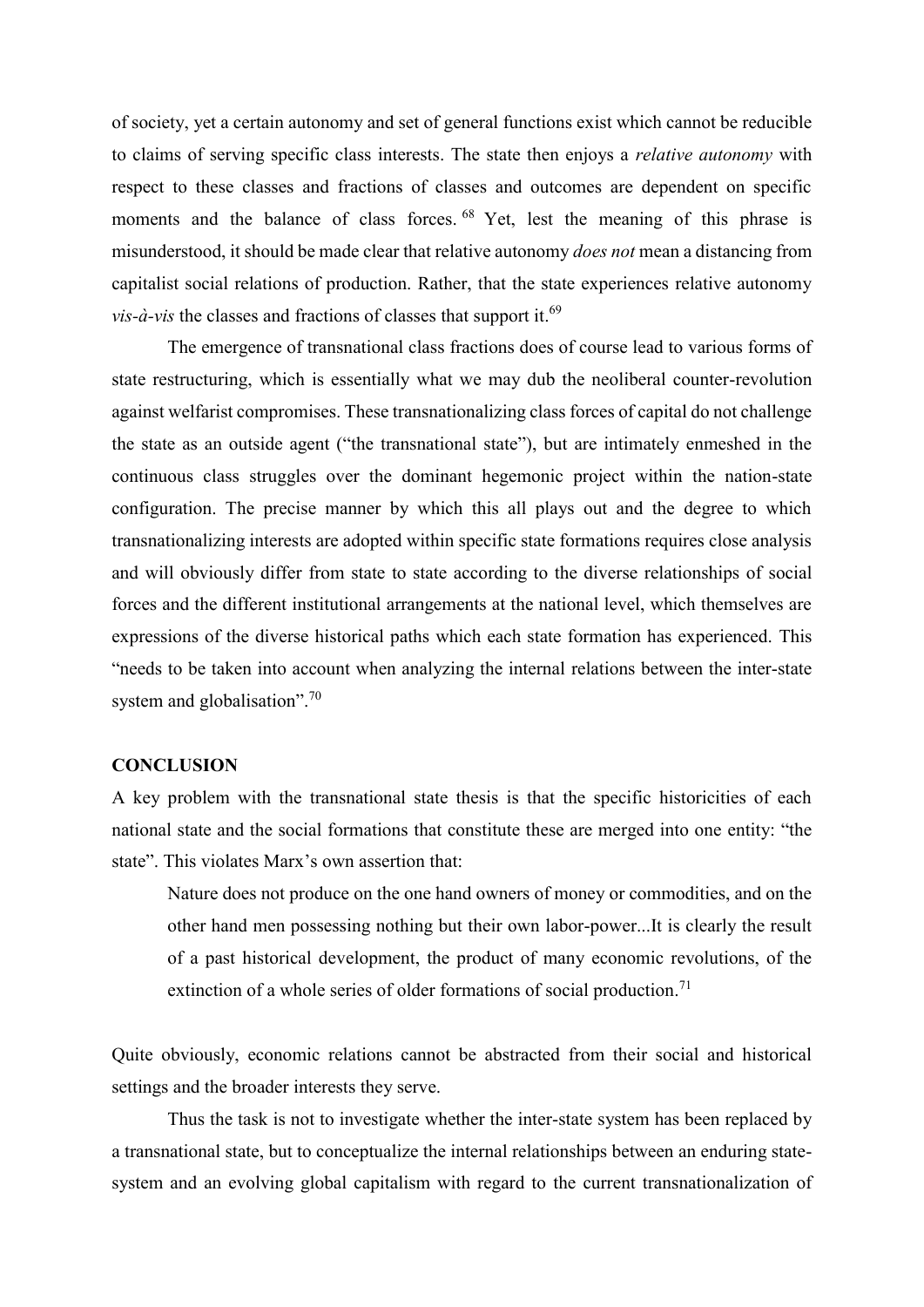production processes.<sup>72</sup> Indeed, the debate should be over the role that nation states play in promoting home-based capitalist interest. These are necessarily those with a global vision and reach and which are the most powerful in terms of political/economic influence. Thus determining decision-making processes and outcomes grounded upon the interests of a putative transnational capital class is different from whether an actual transnational state has emerged.<sup>73</sup>

The transnational state thesis obfuscates class struggles and assumes an omnipotent capitalism (and omnipotent unified ruling class) which in some way demolishes national histories. The problem with this thesis is that such assertions ignore the different outcomes that different class struggles within different states have resulted in. What this means in practice is that divergent forms of transnationalizing ruling classes reformulate state-society complexes specific to the historical trajectories of spatial formations.<sup>74</sup> Consequently, neoliberalism has come to be manifested in highly variegated forms which differ *vis-à-vis* the role of the state in the economy, capital and labor market regulations, etc. This all depends on previous institutional agreements, specific class alliances and social formations and of course, history. 75

Competition among capitalists continues, but now it also takes place among and between oligopolistic clusters in a transnational environment. All of this throws into sharp focus the competition between transnational corporations based in the United States, Europe, and Asia to increase and diversify their production networks, the effect of which is to bring spaces into an all-embracing framework of competition both within and between separate enterprises.<sup>76</sup> In short, while we agree with focusing on transnationalizing capital and the class formations engendered by this, the idea of the transnational state is critiqued because it ignores the fact that states remain meaningful nodal points in the configuration of capitalist accumulation *and* because it fails to recognize the ongoing importance of how different expressions of capitalist development in its various stages is articulated between and within social formations.

The stability of the current arrangement is however open to speculation. Neoliberalism was advanced as a strategy to break with the class compromises of Fordism. As its transnationalization has continued apace the relative balance of power between states and forces beyond the national space has shifted (even at the behest of the ruling classes). As the crisis of neoliberalism becomes ever more evident, the question of legitimacy has emerged, with elements railing against continuing "globalization". Transnationalization has arguably undermined the relative autonomy of the state, resulting in conditions where state decisionmakers feel constrained—if not unable—to determine and follow through with long term strategies and policies to solve the crisis. Their autonomy is seemingly often inadequate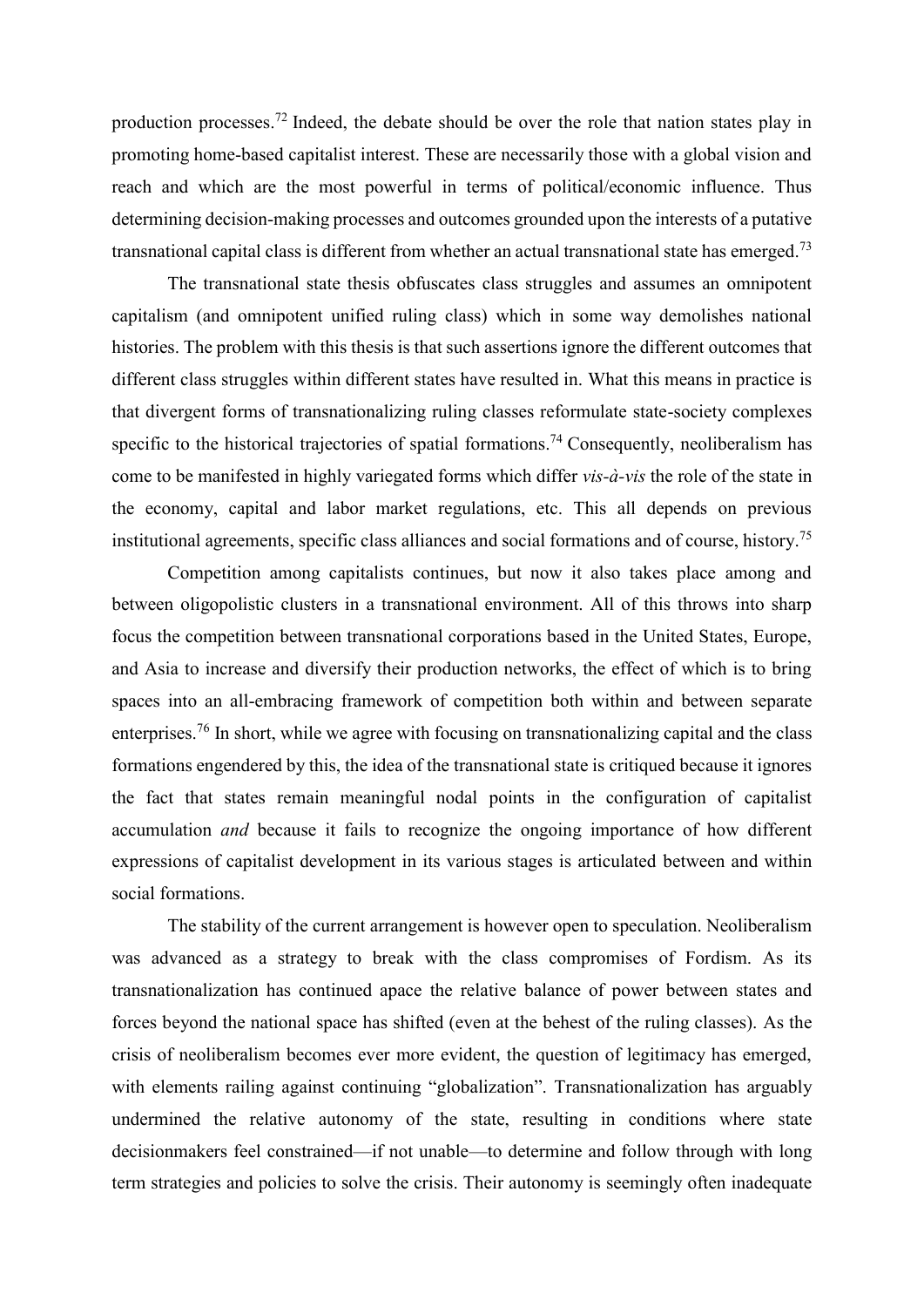in facing down powerful fractions pushing for ever more integration.<sup>77</sup> The sort of intra-power bloc compromises necessary to craft a hegemonic project have been weakened by the imbalances in power as transnationalizing fractions have come to dominate the interior bourgeoisies of most industrial nations. As committed neoliberal ideologues have advanced the liberalization agenda further and further, a populist backlash, often couched in nationalist terms, has been engendered. How this develops in the future will likely have major implications for the global political economy.

<sup>2</sup> Sean Starrs, "The Chimera of Global Convergence," *New Left Review*, 87 (2014): 81.

1

<sup>3</sup> William I. Robinson, "The Transnational State and the BRICS: A Global Capitalism Perspective," *Third World Quarterly*, 36, 1 (2015): 1-21.

<sup>4</sup> See Stephen Gill, "The Emerging Hegemony of Transnational Capital: Trilateralism and Global Order," in David rapkin (ed.) *World Leadership and Hegemony* (Boulder: Westview Press, 1990): 119-146; William I. Robinson, "Social Theory and Globalization: The Rise of a Transnational State," *Theory and Society*, 30, 2 (2001): 157-200; William I. Robinson, *A Theory of Global Capitalism* (Baltimore, MD: Johns Hopkins University Press, 2004); William I. Robinson, *Global Capitalism and the Crisis of Humanity* (New York, NY: Cambridge University Press, 2014).

<sup>5</sup> Bob Jessop, "Globalisation and the National State" in Stanley Aronowitz and Peter Bratsis (eds.) *Paradigm Lost: State Theory Reconsidered* (Minneapolis, MN: University of Minnesota Press, 2002): 192.

<sup>6</sup> Karl Marx, *Grundrisse: Foundations of the Critique of Political Economy* (London: Penguin Books, 1973): 539.

<sup>7</sup> Ray Kiely, *The New Political Economy of Development: Globalization, Imperialism, Hegemony* (Basingstoke: Palgrave, 2007): 81.

<sup>8</sup> Robert Cox, *Production, Power and World Order: Social Forces in the Making of History* (New York: Columbia University Press, 1987): 358-359.

<sup>9</sup> Alexander Anievas, "Theories of a Global State: A Critique," *Historical Materialism,* 16, 2 (2008): 198.

<sup>&</sup>lt;sup>1</sup> Karl Marx, *A Contribution to the Critique of Political Economy* (New Delhi: People's Publishing House, 2010): 205-208.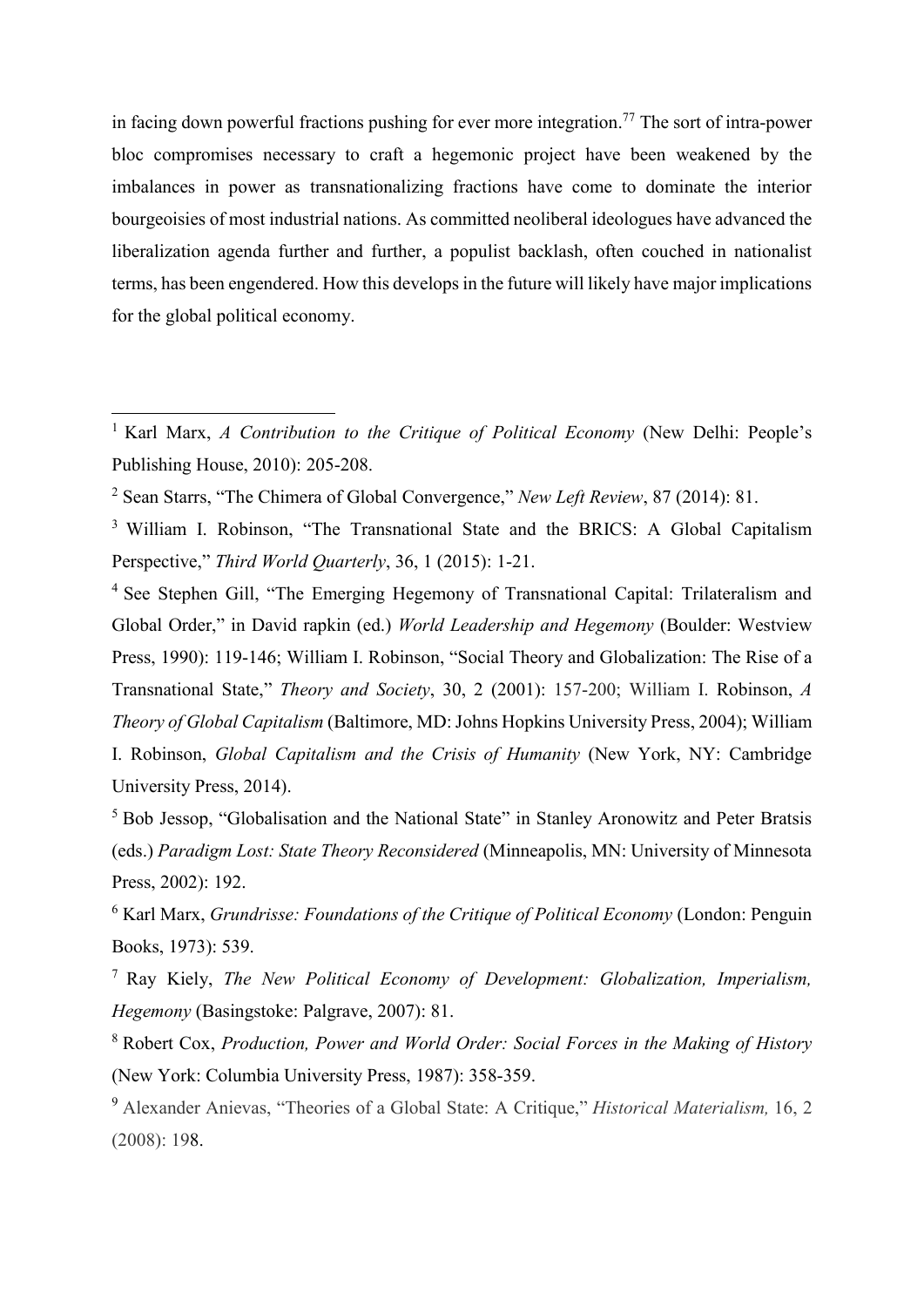<sup>10</sup> Nicos Poulantzas, *State, Power, Socialism:* (London: Verso, 1978): 116.

<sup>11</sup> Nicos Poulantzas, *Classes in Contemporary Capitalism* (London: New Left Books, 1975): 47.

 $12$  Ibid., 62.

1

<sup>13</sup> Joachim Hirsch and Jens Wissel, "The Transformation of Contemporary Capitalism and the Concept of a Transnational Capitalist Class: A Critical Review in Neo*-*Poulantzian Perspective," *Studies in Political Economy*, 88, 1, (2016): 20.

<sup>14</sup> Poulantzas, *State, Power, Socialism*: 138.

 $15$  Ibid: 132.

<sup>16</sup> Priya Chacko and Kanishka Jayasuriya, "A Capitalising Foreign Policy: Regulatory Geographies and Transnationalised State Projects," *European Journal of International Relations,* (2017): 8.

<sup>17</sup> Tobias ten Brink, *Global Political Economy and the Modern States System* (Chicago, IL: Haymarket Books, 2014): 142-143.

<sup>18</sup> Poulantzas, *State, Power, Socialism*: 72.

<sup>19</sup> See e.g. Andre Gunder Frank, *Lumpenbourgeoisie and Lumpendevelopment: Dependency, Class and Politics in Latin America* (New York, NY: Monthly Review Press, 1972).

<sup>20</sup> Andrew Schrank, "Conquering, Comprador, or Competitive: The National Bourgeoisie in the Developing World," in Frederick Buttel and Philip McMichael (eds.), *New Directions in the Sociology of Global Development* (Bingley: Emerald Group Publishing, 2005).

<sup>21</sup> Poulantzas, *Classes in Contemporary Capitalism*: 72.

<sup>22</sup> Constantine Tsoukalas, "Relative Autonomy and its Changing Forms," in *Paradigm Lost: State Theory Reconsidered:* 226.

<sup>23</sup> Hans-Peter Martin and Harald Schumann, *The Global Trap: Globalization and the Assault on Democracy and Prosperity* (London: Zed Books, 1997): 61.

<sup>24</sup> Andreas Bieler and Adam David Morton, "The Will-o'-the-wisp of the Transnational State," *Journal of Australian Political Economy,* 72 (2013): 42.

<sup>25</sup> Jens Wissel, "The Transnationalisation of the Bourgeoisie and the New Networks of Power," in Alexander Gallas, Lars Bretthauer, John Kannankulam and Ingo Stützle *(eds.) Reading Poulantzas* (Pontypool: Merlin Press, 2006): 216-230.

<sup>26</sup> Nicos Poulantzas, *The Crisis of the Dictatorships: Portugal, Spain, Greece* (London: New Left Books, 1976): 47.

<sup>27</sup> Joachim Hirsch and Jens Wissel, "The Transformation of Contemporary Capitalism": 20.

<sup>28</sup> Samir Amin, "Contemporary Imperialism," *Monthly Review*, 27, 3 (2015): 11.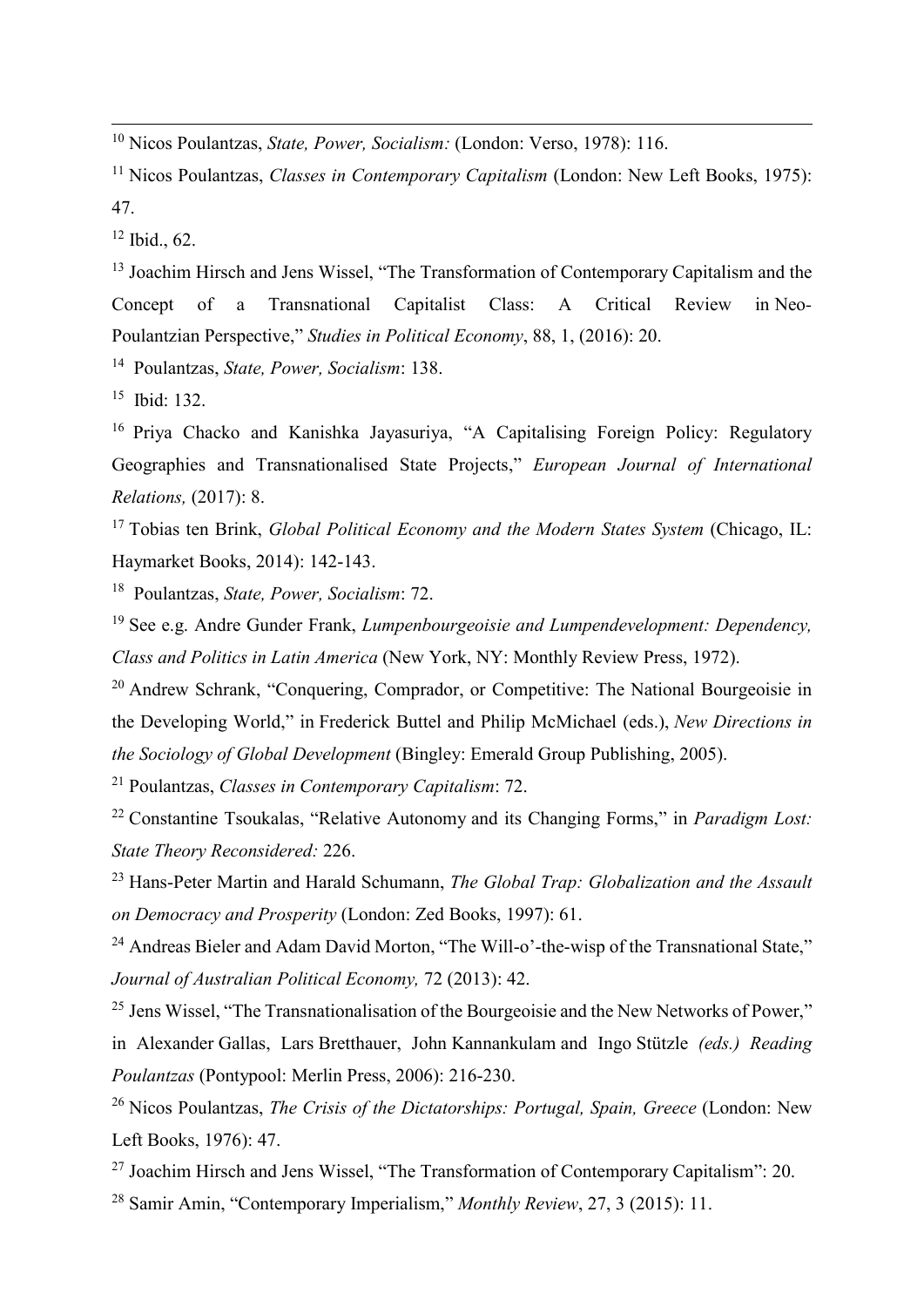<sup>29</sup> Doug Stokes, "The Heart of Empire: Theorising US Empire in an Era of Transnational Capitalism," *Third World Quarterly*, 26, 2 (2005): 228.

<sup>30</sup> Adam David Morton, *Unravelling Gramsci: Hegemony and Passive Revolution in the Global Political Economy* (London: Pluto Press, 2007): 133.

<sup>31</sup> Samuel Huntington, "Dead Souls: The Denationalization of the American Elite," *National Interest*, March 1 (2004): 5.

<sup>32</sup> David Harvey, "Neoliberalism as Creative Destruction," *Annals of American Academy of Political and Social Sciences*, 610, 1, (2007): 41.

<sup>33</sup> Quoted in *New York Times*, 26 November 2006.

<sup>34</sup> Georgina Murray, "We Rule the World: An Emerging Global Class Fraction?" *Foresight*, 17, 2, (2015): 220.

<sup>35</sup> Thomas Piketty, *Capital in the Twenty-First Century* (New Haven, CT: Belknap Press, 2014).

<sup>36</sup> *Daily Mail*, 16 October 2015.

1

<sup>37</sup> Tim di Muzio, *The 1% and the Rest of US: A Political Economy of Dominant Ownership* (London: Zed Books, 2015).

<sup>38</sup> Eelke Heemskerk and Frank Takes, "The Corporate Elite Community Structure of Global Capitalism," *New Political Economy,* 21, 1 (2016): 90-118.

<sup>39</sup> Georgina Murray, "We Rule the World": 220.

<sup>40</sup> Leslie Sklair, "Social Movements and Global Capitalism," *Sociology,* 29, 3 (1995): 203.

<sup>41</sup> Karl Kautsky, *Selected Political Writings* (Basingstoke: Palgrave Macmillan, 1983).

<sup>42</sup> Nicos Poulantzas, *The Crisis of the Dictatorships: Portugal, Spain, Greece* (London: New Left Books, 1976): 27.

<sup>43</sup> Vladimir Lenin, *Imperialism, the Highest Stage of Capitalism* (London: Lawrence and Wishart, 1948).

<sup>44</sup> Terrence McDonough, "Lenin, Imperialism, and the Stages of Capitalist Development," *Science and Society*, 59, 3 (1995): 339.

<sup>45</sup> William Friedland, "The Transnationalization of Agricultural Production: Palimpsest of the Transnational State," *International Journal of Sociology of Agriculture and Food*, 1 (1991): 53.

<sup>46</sup> Linda Weiss, *The Myth of the Powerless State: Governing the Economy in a Global Era* (Cambridge: Polity, 1998).

<sup>47</sup> See e.g. Leslie Sklair, *The Transnational Capitalist Class* (Oxford: Blackwell, 2001).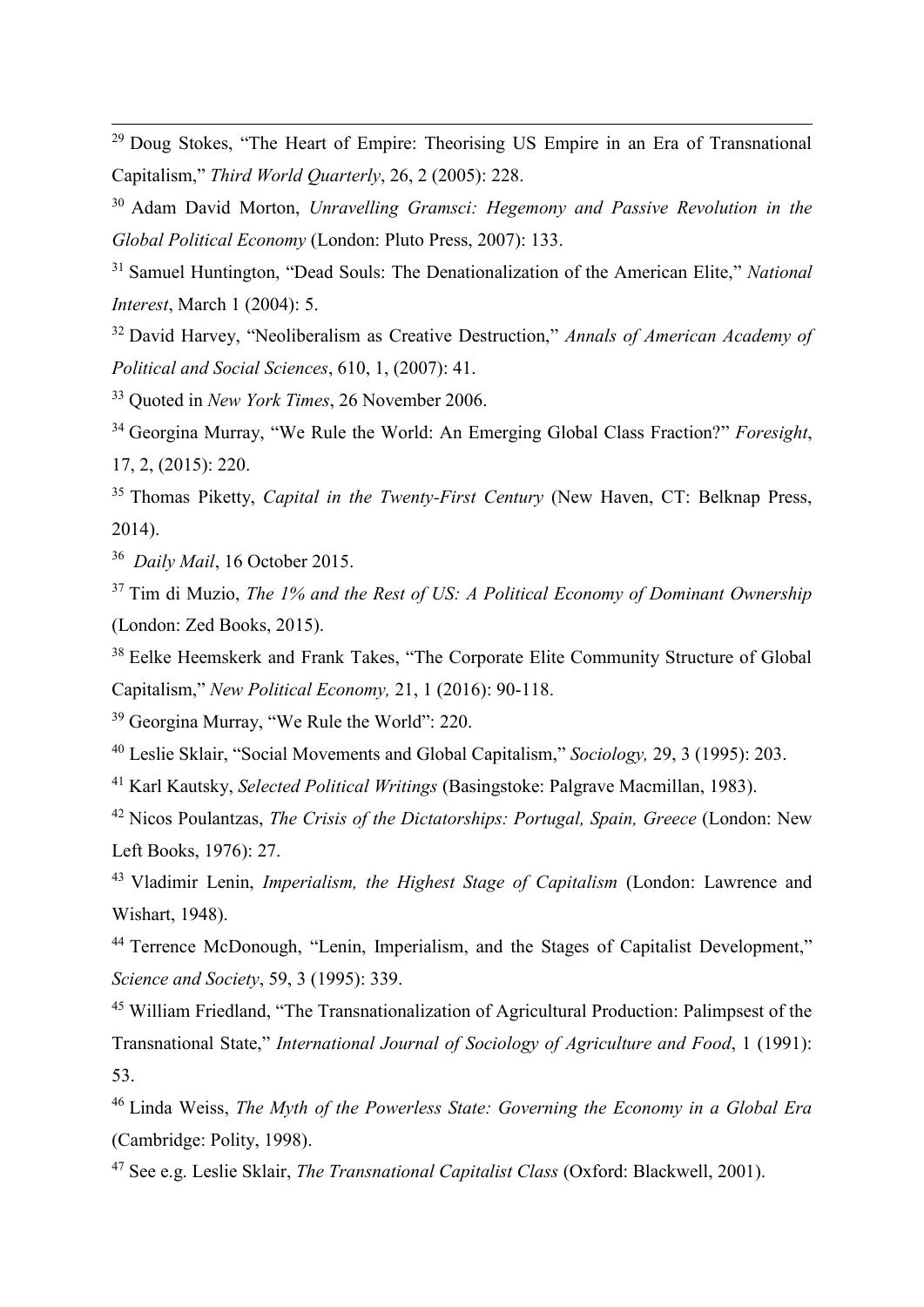<sup>48</sup> Stephen Gill, *Power and Resistance in the New World Order* (Basingstoke: Palgrave, 2008): 131.

 William I. Robinson, "Social Theory and Globalisation: The Rise of a Transnational State," *Theory and Society*, 30, 2 (2001): 3.

 Vladimir Lenin, *Speeches at Party Congresses (1918-1922)* (Moscow: Progress Publishers, 1971): 81.

Adam David Morton, *Unravelling Gramsci:* 148.

Constantine Tsoukalas, "Relative Autonomy and its Changing Forms": 225.

 Achin Vanaik, "Capitalist Globalisation and the Problem of Stability: Enter the New Quintet and Other Emerging Powers," *Third World Quarterly*, 34, 2 (2013): 194.

Tobias ten Brink, *Global Political Economy and the Modern States System*: 143.

Lucas Khamisi, *Imperialism Today* (Dar es Salaam: Tanzania Publishing House, 1981): 38.

 Andreas Bieler and Adam David Morton, "The Will-o'-the-wisp of the Transnational State": 43.

 Louis Pauly, *Who Elected the Bankers? Surveillance and Control in the World Economy*  (Ithaca, NY: Cornell University Press, 1997): 42.

 Stanley Aronowitz and Peter Bratsis, "State Power, Global Power" in Stanley Aronowitz and Peter Bratsis, *Paradigm Lost:* xxv.

 William Tabb, "Globalization Today: At the Borders of Class and State Theory," *Science & Society,* 73, 1 (2009): 33-34.

 Ernesto Screpanti, *Global Imperialism and the Great Crisis: The Uncertain Future of Capitalism* (New York, NY: Monthly Review Press, 2014): 9-10.

 Constantine Tsoukalas, "Globalisation and the Executive Committee: Reflections on the Contemporary Capitalist State," *Socialist Register*, 35 (1999): 67.

 Jerry Harris, "Transnational Capitalism and Class Formation," *Science and Society*, 78, 3 (2014): 313.

Bob Jessop, "Globalisation and the National State": 191.

Poulantzas (1974: 254-255)

Nicos Poulantzas, *State, Power, Socialism*: 140.

 Karl Marx and Frederick Engels, *Manifesto of the Communist Party* (Beijing: Foreign Languages Press, 2004): 44.

Nicos Poulantzas, *State, Power, Socialism:* 132.

Nicos Poulantzas, *Classes in Contemporary Capitalism*: 97.